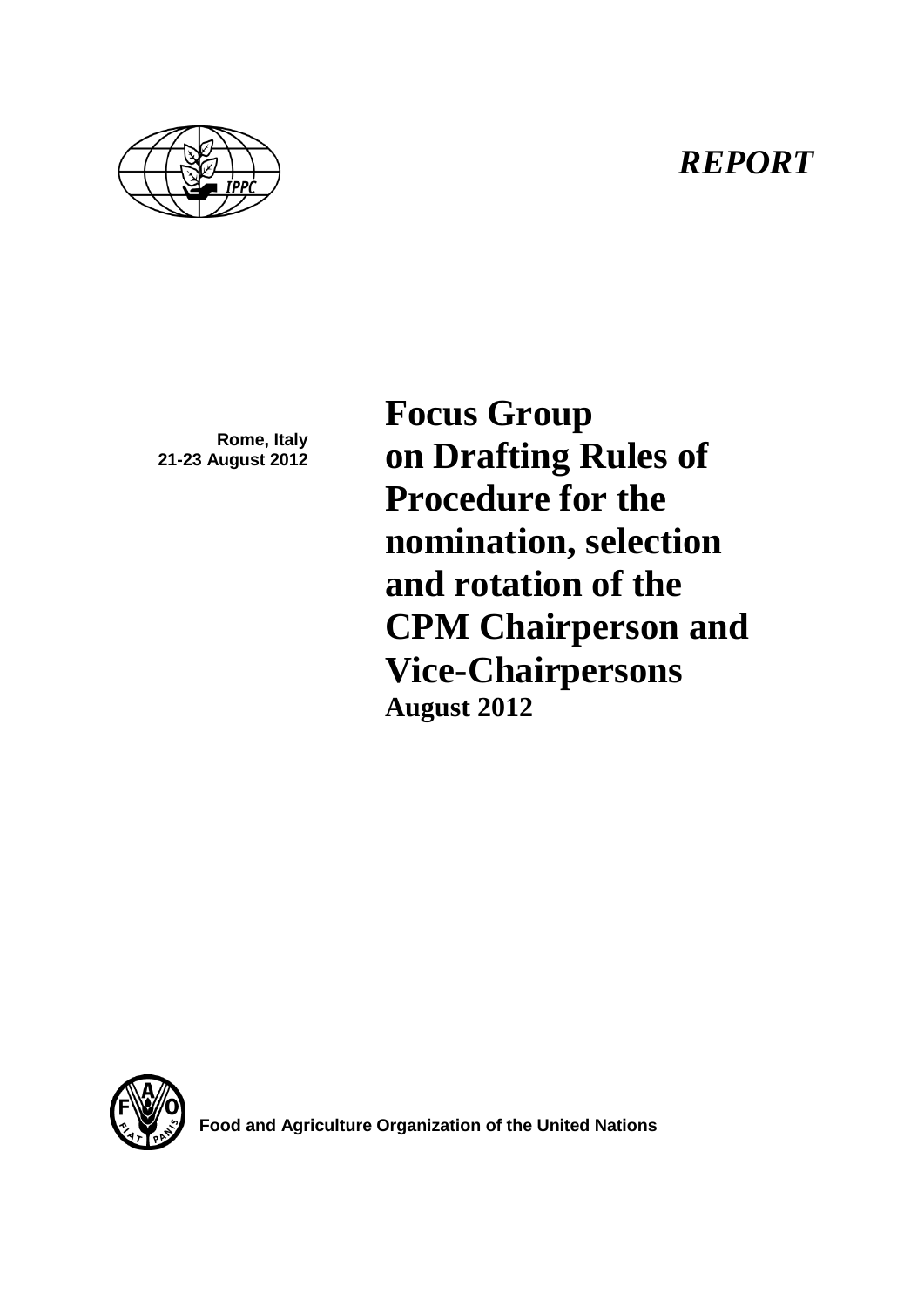## **TABLE OF CONTENTS**

| 1. |                                                                                                    |
|----|----------------------------------------------------------------------------------------------------|
| 2. |                                                                                                    |
| 3. |                                                                                                    |
| 4. |                                                                                                    |
| 5. |                                                                                                    |
|    | a) Identify roles and responsibilities of the Chairperson and the Vice-Chairpersons in relation    |
|    | b) Identify competence, expertise or experience that are desirable for the Chairperson and the     |
|    | Identify all the possible options for rotation, selection and nomination for the Chairperson<br>c) |
|    |                                                                                                    |
| 6. |                                                                                                    |
| a) |                                                                                                    |
|    | b) The Terms of Reference (ToR) and the Rules of Procedure (RoP) for the Bureau 16                 |
|    |                                                                                                    |
| 7. |                                                                                                    |
|    |                                                                                                    |
|    |                                                                                                    |
|    |                                                                                                    |
|    |                                                                                                    |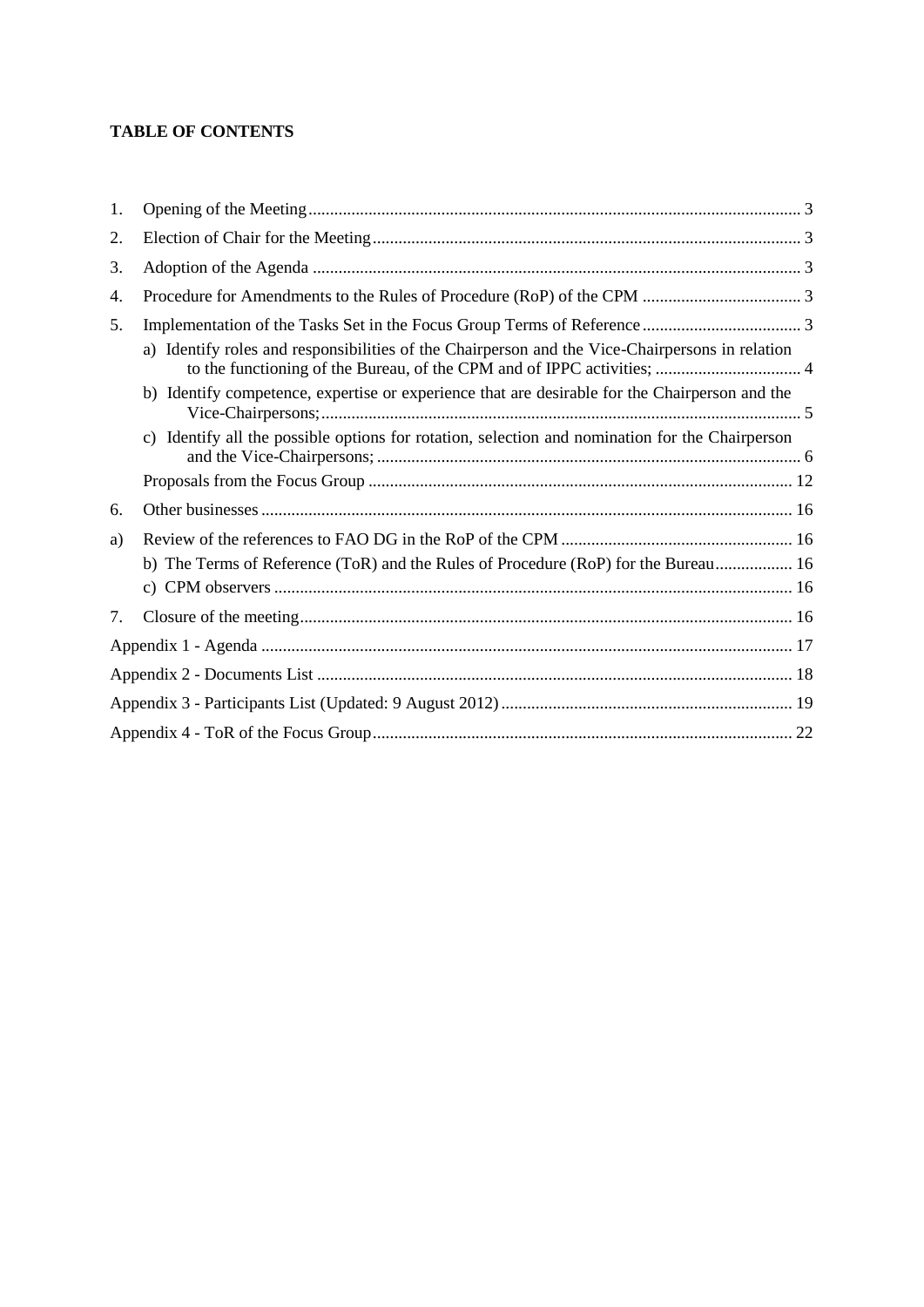#### <span id="page-2-0"></span>**1. Opening of the Meeting**

The Secretary welcomed the members of the CPM to the meeting.

#### <span id="page-2-1"></span>**2. Election of Chair for the Meeting**

The FG elected Mr. Peter Thomson as Chairperson and agreed not to select a Rapporteur. (The draft report will be prepared by the Secretariat during the meeting.)

#### <span id="page-2-2"></span>**3. Adoption of the Agenda**

The FG discussed the ToR of the Focus Group and adopted the Agenda (Appendix 1: Adopted Agenda).

The FG recognized that the scope of its ToR was limited to the matters relevant to and linked to the nomination, selection and rotation of the CPM Chairperson and Vice-Chairpersons.

#### <span id="page-2-3"></span>**4. Procedure for Amendments to the Rules of Procedure (RoP) of the CPM**

Rule XIII of the Rules of Procedure of the CPM, on amendment and suspension of the rules, was reviewed. The FAO legal office advised that the issue was linked to the General Rules of the Organization. (Art. XII)

Steps necessary to adopt an amendment to the RoP of the CPM are:

- Preparation of a draft proposal for the CPM through the SPG.  $\bullet$
- A two third majority of members present and voting at CPM for the proposal to be adopted.  $\bullet$

#### <span id="page-2-4"></span>**5. Implementation of the Tasks Set in the Focus Group Terms of Reference**

The Focus Group addressed the tasks included in its ToR as set out in below.

Many questions and opportunities were raised and addressed during the course of the discussion. Some of these included:

- 1) Has the Chairperson the role of ensuring the effective functioning of the Bureau?
- 2) Has the Chairperson the role to communicate with the Secretariat for the purpose of ensuring the effective functioning of the Secretariat?
- 3) Should we have a  $1<sup>st</sup>$  and  $2<sup>nd</sup>$  Vice-Chairperson? If so, describe the differences.
- 4) Should there be a succession of Vice-Chairperson to Chairperson?
- 5) Could the Chairperson have a role for representation/promotion of the Bureau/CPM/IPPC?
- 6) How should the Chairperson be replaced, in the event of a long-term absence or resignation?
- 7) How should the Vice-Chairpersons be replaced in the event of a long-term absence or resignation?
- 8) How does the replacement of the Chairperson and Vice-Chairpersons affect the replacement of other Bureau members?
- 9) Should the Chairperson be required to have previous experience as Vice-Chairperson?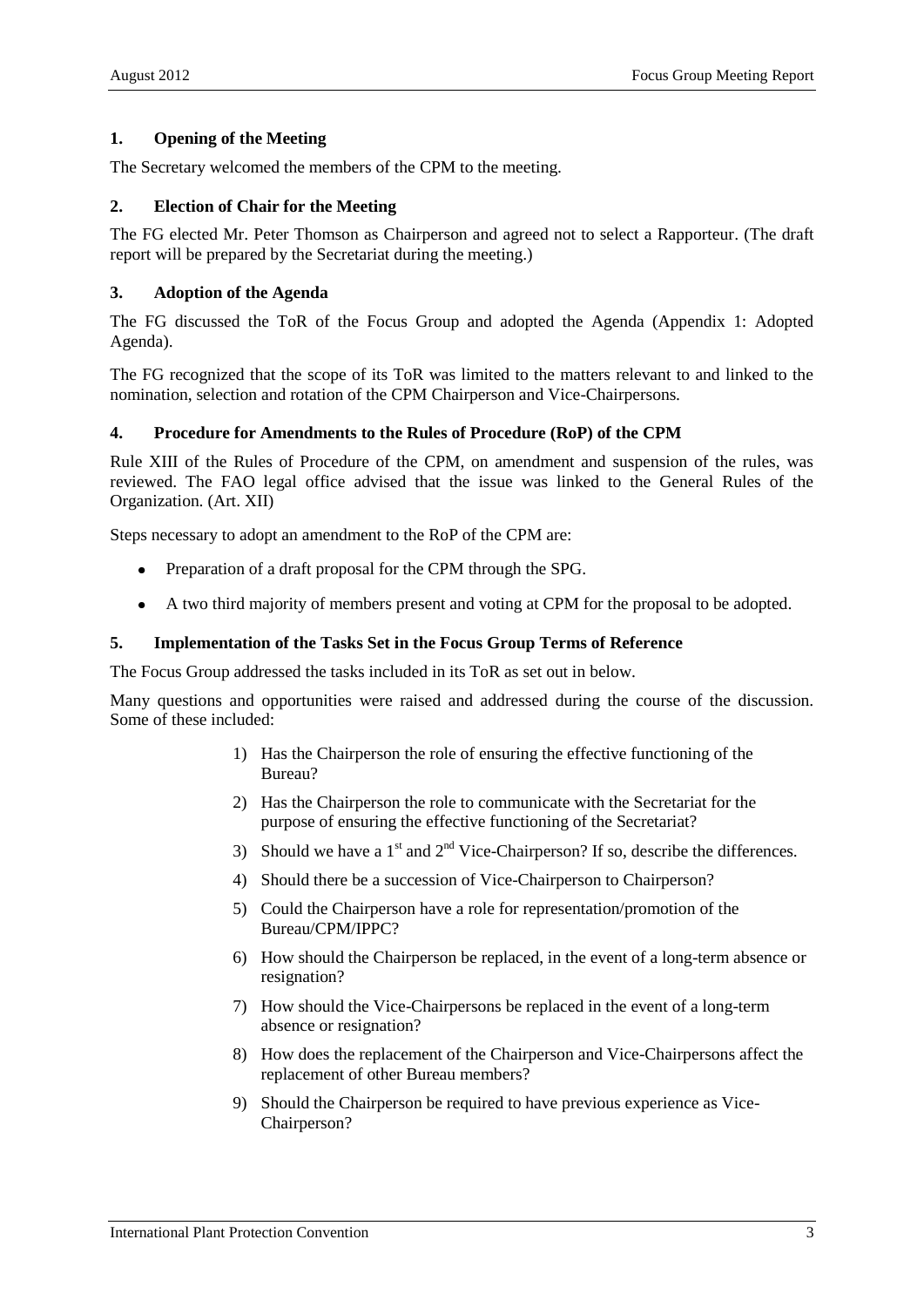- 10) Should the Chairperson and Vice-Chairperson be required to have previous experience as Bureau members?
- 11) Should the Vice-Chairpersons have the same experience?
- 12) Should the out-going Chairperson become one of the Vice-Chairpersons?
- 13) Could a person that has already served as Chairperson, be nominated as Chairperson for a second time?

For the purpose of this report when the term negotiation group is used, it refers to the group of IPPC contracting parties belonging to either OECD or G77.

#### <span id="page-3-0"></span>**a) Identify roles and responsibilities of the Chairperson and the Vice-Chairpersons in relation to the functioning of the Bureau, of the CPM and of IPPC activities**

#### **Chairperson**

From the RoP of the CPM the FG identified the following roles and responsibilities of the Chairperson related to the chairing of the CPM:

> 1.- "The Chairperson, ..., shall preside at all meetings of the Commission and shall exercise such other functions as may be required to facilitate the work of the Commission" (Rule II.1).

2.-"The Chairperson shall declare the opening and closing of each plenary meeting of the session. He/she shall direct the discussions in plenary meetings, and at such meetings ensure observance of these Rules, accord the right to speak, put questions and announce decisions. He/she shall rule on points of order and, subject to these Rules, shall have complete control over the proceedings at any meetings. He/she may, in the course of the discussion of an item, propose to the Commission the limitation of the time to be allowed to speakers, the number of times each delegation may speak on any question, the closure of the list of speakers, the suspension or adjournment of the meeting, or the adjournment or closure of the debate on the item under discussion" (Rule II.2).

3. - "The Chairperson, in the exercise of his/her functions, remains under the authority of the Commission" (Rule II.4).

4. - "Sessions of the Commission shall be convened by the Chairperson of the Commission, after consultation with the Director-General" (Rule IV.2).

5. - "The Director-General, in consultation with the Chairperson of the Commission, shall prepare a provisional agenda" (Rule V.1).

From the draft ROP of the Bureau of the CPM the FG identified the following roles and responsibilities related to the chairing of the Bureau meetings:

> 1. - "The Chairperson of the CPM shall be the Chairperson of the Bureau" (Rule 3 of the draft ROP for the Bureau of the CPM).

2. - "The Secretary, in consultation with the Chairperson and the Vice-Chairpersons of the CPM, prepares a provisional agenda and makes it available on the International Phytosanitary Portal (IPP) preferably four weeks prior to the beginning of each meeting" (Rule 6 of draft ROP for the Bureau of the CPM).

3. - "The Chairperson shall submit a report to the CPM on the activities of the Bureau" (Rule 6 of draft ROP for the Bureau of the CPM).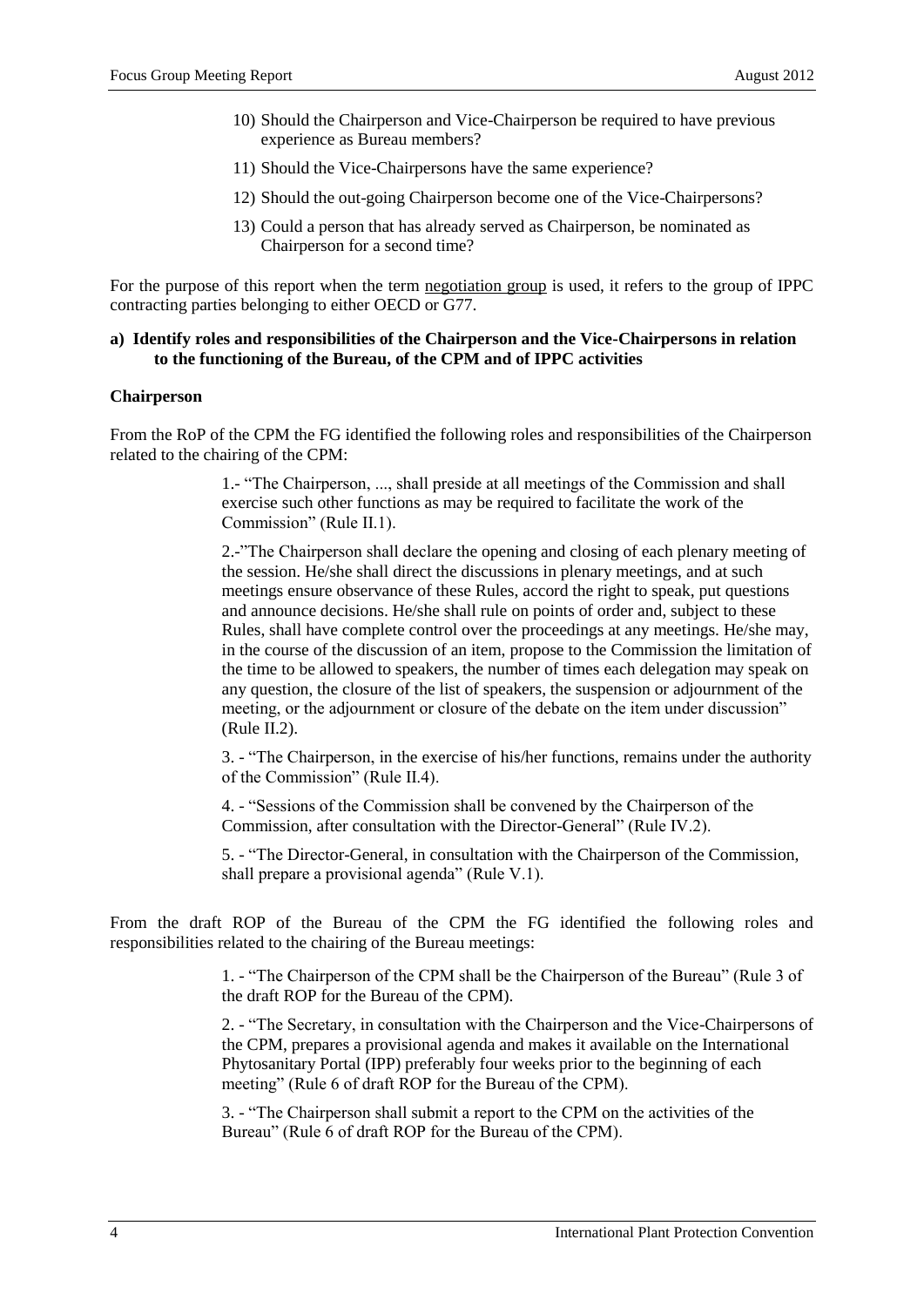In addition the FG identified the following roles and responsibilities for the Chairperson in order for them to fulfil the requirement to "exercise such other functions to facilitate the works of the Commission" (Rule II.1 of the RoP of the CPM):

> 1. - Being the primary source of guidance and direction to the Secretariat on pending CPM issues between meetings, including urgent or strategic matters that may arise.

> 2. - Ensuring that the efforts of the Secretariat fulfil the work program adopted by the Commission.

> 3. - Supporting the Secretariat by discussing and when appropriate deciding on issues of concern, including financial and technical ones.

4. - Supporting the Secretariat in their work to represent and promote the IPPC at international meetings, including as needed, accompanying the Secretariat to such meetings.

5. - Ensuring the effective functioning of the Bureau.

6. - Representing the Bureau at IPPC meetings.

#### **Vice-Chairpersons**

From the RoP of the CPM the FG identified the following roles and responsibilities of the Vice-Chairpersons:

> "The Chairperson, or in the absence of the Chairperson, a Vice-Chairperson, shall preside at all meetings of the Commission and shall exercise such other functions as may be required to facilitate the work of the Commission. A Vice-Chairperson acting as a Chairperson shall have the same powers and duties as the Chairperson" (Rule  $\Pi$ .1).

From the draft ROP for the Bureau of the CPM the FG identified the following roles and responsibilities of the Vice-Chairpersons:

> "In the absence of the Chair, the Vice Chair, selected by the CPM Bureau will chair the meeting" (Rule 4).

In addition the FG identified the following roles and responsibilities for the Vice-Chairpersons:

A Vice-Chairperson will support the Chairperson and at the discretion of the Chairperson, and carry out other tasks as needed including facilitating other meetings.

#### <span id="page-4-0"></span>**b) Identify competence, expertise or experience that are desirable for the Chairperson and the Vice-Chairpersons**

In putting forward candidates for the CPM and Bureau Chairperson and Vice-Chairpersons, regions/negotiation groups should consider the individuals experience and expertise on technical and operational IPPC issues and their capacity to contribute to CPM and Bureau activities and functions. In particular, consideration should be given to the individuals':

- Knowledge of the IPPC purpose, objectives, strategies, functions, roles and operational and internal processes.
- Understanding of IPPC related international organizations, for example: WTO-SPS and its related standard setting bodies, CBD, etc.
- Experience in financial management.
- Knowledge of national phytosanitary systems, regulations and practices.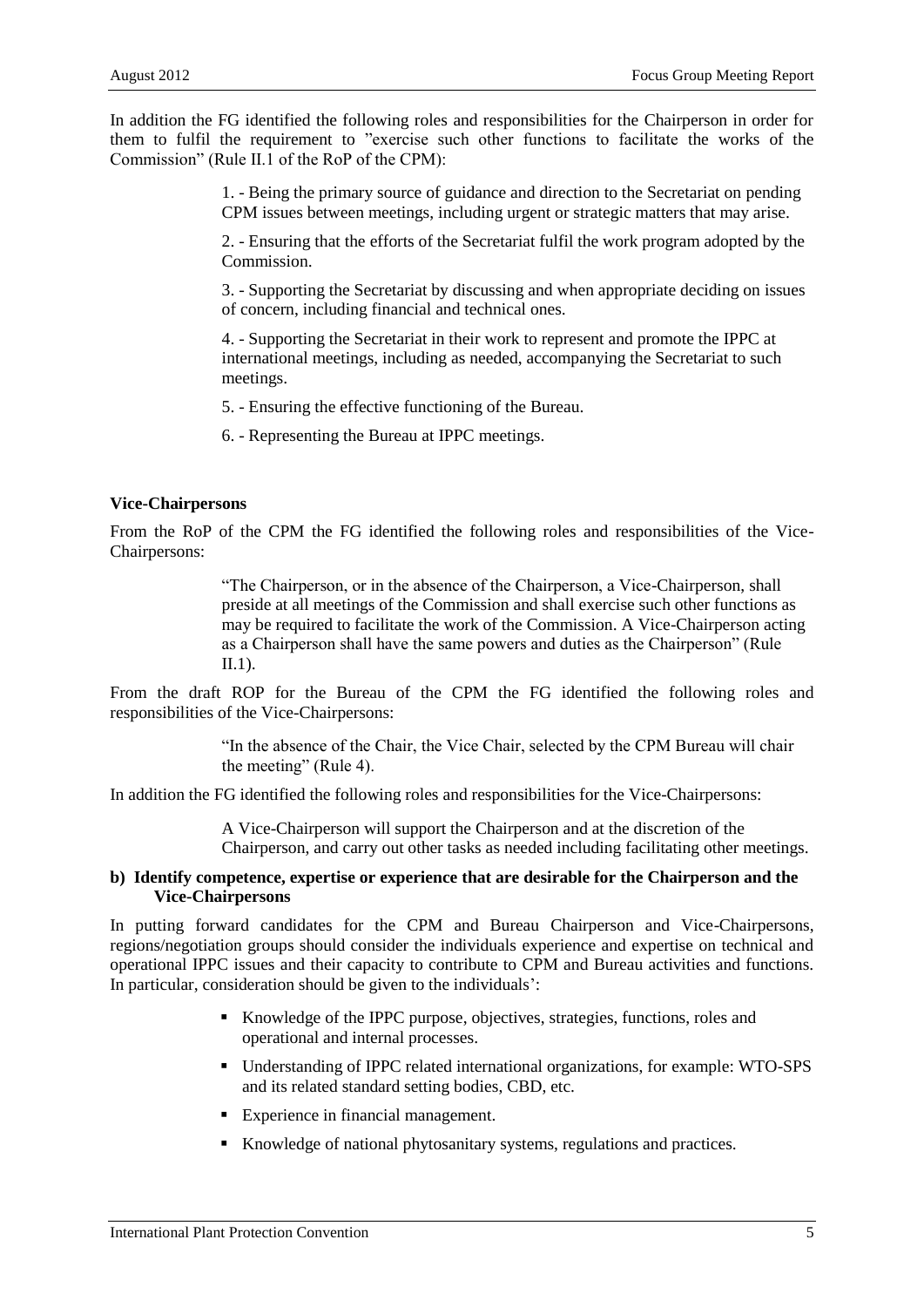- Experience in guiding or directing the operations of an organization or governance body to accomplish its mission, goals and objectives.
- Communication and collaboration skills including the ability to clarify, summarize and seek consensus.
- Experience in chairing and facilitating large fora, including supporting decisionmaking, negotiation and enabling compromise in such fora.
- Ability to act in an impartial and objective way.
- Ability to be flexible and resilient.

The FG agreed that the following additional considerations would be desirable:

- The role of Chairperson is a substantial one and a candidate should be prepared to devote a significant amount of time and energy to fulfil the responsibilities attached to this role. The employer should provide the time and where appropriate, the necessary resources to enable the Chairperson to fulfil the responsibilities attached to this role.
- Vice-Chairpersons should have the same competence and expertise, as the Chairperson, but could have less experience depending on the choice of succession option.
- The candidates to Bureau members (including Chairperson and Vice-Chairpersons) must be employed by an NPPO.
- Candidates for Chairperson and Vice-Chairpersons must have served for at least one term (two years) in the Bureau.
- It may be desirable that the Chairperson has served previously as a Vice-Chairperson.
- It is desirable that most of the competencies, expertise and experience needed for the Chairperson and Vice-Chairpersons are also needed for other Bureau members.

#### <span id="page-5-0"></span>**c) Identify all the possible options for rotation, selection and nomination for the Chairperson and the Vice-Chairpersons;**

The FG considered options in terms of the following items:

- 1. Nomination
- 2. Rotation/Representation
- 3. Succession
- 4. Permanent replacement
- 5. Election of candidates
- 6. Balance

For each of the items options were generated. Pros (positive aspects of the option) and Cons (negative aspects of the option) were then identified with following principles in mind:

- **Transparency**
- $\bullet$ Equity, fairness and inclusiveness
- Competency, in terms of selecting the most valuable candidates  $\bullet$
- Efficiency
- Continuity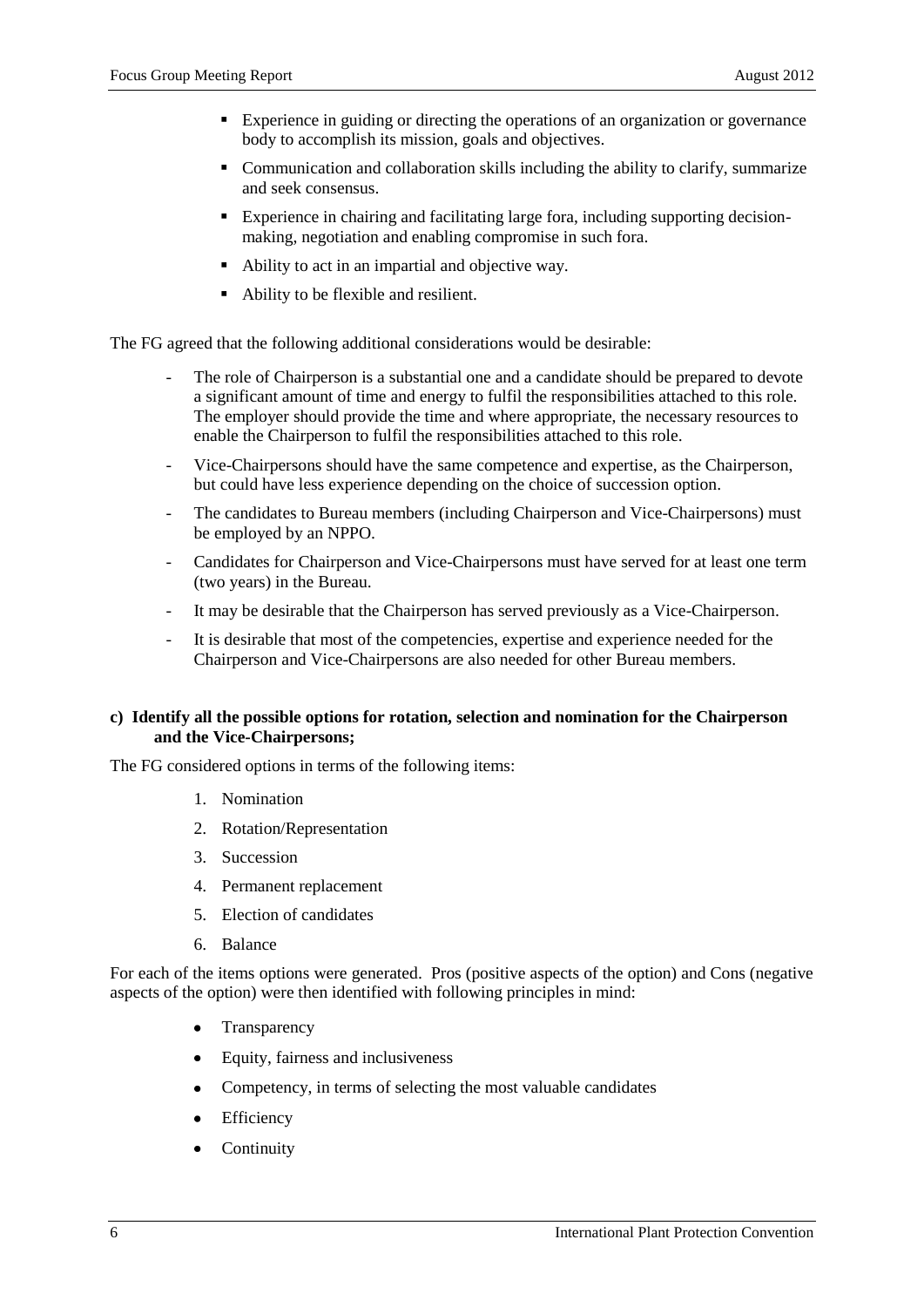### 1) Nomination

The FG agreed that it would be desirable that nominees meet in all cases the requirements described above, including the issue of being or having been Bureau members.

| Who nominates                           | <b>PROS</b>                                                                                                        | <b>CONS</b>                                                                              |
|-----------------------------------------|--------------------------------------------------------------------------------------------------------------------|------------------------------------------------------------------------------------------|
| Individuals                             | Maximum participation                                                                                              | Not a good idea, Individuals need<br>official support from the NPPO.                     |
|                                         |                                                                                                                    | More than one candidate could come<br>from the same country.                             |
|                                         |                                                                                                                    | Much less efficient.                                                                     |
| Countries $1$                           | Good participation                                                                                                 | Much less efficient.                                                                     |
|                                         | Larger pool to select the best<br>candidate                                                                        | Developed countries may have an<br>advantage because of resources needed<br>to campaign. |
| <b>RPPOs</b>                            | Better ensures competency and<br>neutrality from politics in the                                                   | A country can be a member of more<br>than one RPPO.                                      |
|                                         | nomination                                                                                                         | Not all contracting parties belong to an<br>RPPO.                                        |
| Regional Economic<br>Communities (RECs) |                                                                                                                    | A country can be a member of more<br>than one REC.                                       |
|                                         |                                                                                                                    | Not all contracting parties belong to a<br>REC.                                          |
|                                         |                                                                                                                    | Less able to ensure competency and<br>neutrality from politics in the<br>nomination      |
| <b>FAO</b> Regions                      | Is the basis for other FAO related<br>bodies.                                                                      | Transparency depends on the<br>procedures established by each region.                    |
|                                         | This process to nominate is well<br>known and currently in use, even<br>for some of the IPPC subsidiary<br>bodies. | May be affected by factors external to<br>the IPPC.                                      |
|                                         | Each region has the opportunity to<br>nominate the best candidate.                                                 |                                                                                          |

l 1

It is assumed that there is only one nomination by a contracting party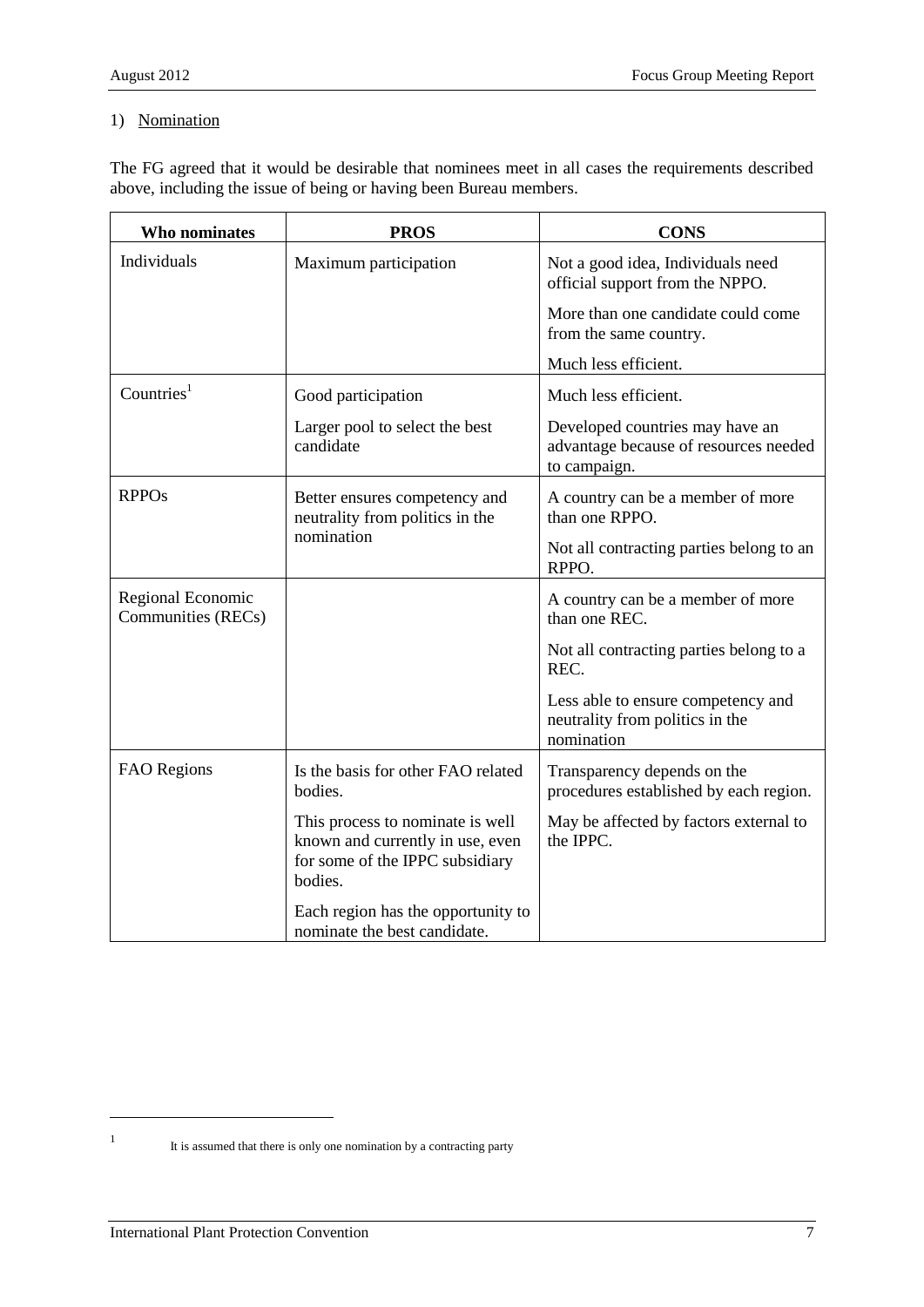| Bureau                                                                                                       | They can nominate the best<br>candidates based on Bureau<br>experience.<br>More efficient.<br>Disconnected from factors<br>external to the IPPC. | Less inclusive, transparent and<br>equitable.<br>Limited number of candidates<br>(assuming selection from among<br>current Bureau members).                      |
|--------------------------------------------------------------------------------------------------------------|--------------------------------------------------------------------------------------------------------------------------------------------------|------------------------------------------------------------------------------------------------------------------------------------------------------------------|
| Candidates to Vice-<br>chairs proposed and<br>approved by the<br>Bureau, and the Chair<br>elected by the CPM | Benefit from the experience of the<br>Bureau for the selection of good<br>candidates to Vice.                                                    | CPM needs to confirm the authority of<br>the Bureau to appoint.<br>FAO Legal office advises that the<br>CPM must elect the Chairperson and<br>Vice-Chairpersons. |

The FG also agreed that a person who has already served as Chairperson, could be nominated as Chairperson for a second time.

## 2) Rotation/Representation

| <b>Rotation system for</b><br>the Chair |                                                                                                                                                      | <b>PROS</b>                                                                                                                                                                                                                                                                                                                                                          | <b>CONS</b>                                                                                                                                                                                                                                                                                                   |  |
|-----------------------------------------|------------------------------------------------------------------------------------------------------------------------------------------------------|----------------------------------------------------------------------------------------------------------------------------------------------------------------------------------------------------------------------------------------------------------------------------------------------------------------------------------------------------------------------|---------------------------------------------------------------------------------------------------------------------------------------------------------------------------------------------------------------------------------------------------------------------------------------------------------------|--|
| Rotate among the FAO<br>regions         | Same frequency<br>for each FAO<br>region                                                                                                             | Simple to understand and<br>operate.<br>Well known.<br>Regions can anticipate and<br>plan for future rotation.<br>Transparent<br>Equality, in that each region<br>has the same opportunity to<br>chair.<br>Common practice in FAO,<br>but not a written rule.<br>Provides an opportunity for<br>fair representation between<br>developed and developing<br>countries | Does not recognize the<br>different<br>characteristics of the<br>regions: e.g. number of<br>member countries,<br>area, population, GDP,<br>importance of<br>agriculture.<br>It may be the<br>candidate is the best<br>one for a region, but<br>not better than<br>potential candidates<br>from other regions. |  |
| Rotate among the FAO<br>regions         | Different fixed<br>frequencies<br>among FAO<br>regions,<br>according to<br>their respective<br>characteristics at<br>the time the<br>rotation scheme | Well known, regions can<br>anticipate and plan for future<br>rotation.<br>Transparent<br>Equity, in that each region is<br>treated in respect to its<br>special characteristics.<br>Depending on the special                                                                                                                                                         | Less simple to<br>understand and<br>operate.<br>It could be difficult to<br>get agreement on<br>which characteristics<br>are used and could<br>depend on external<br>factors that change and                                                                                                                  |  |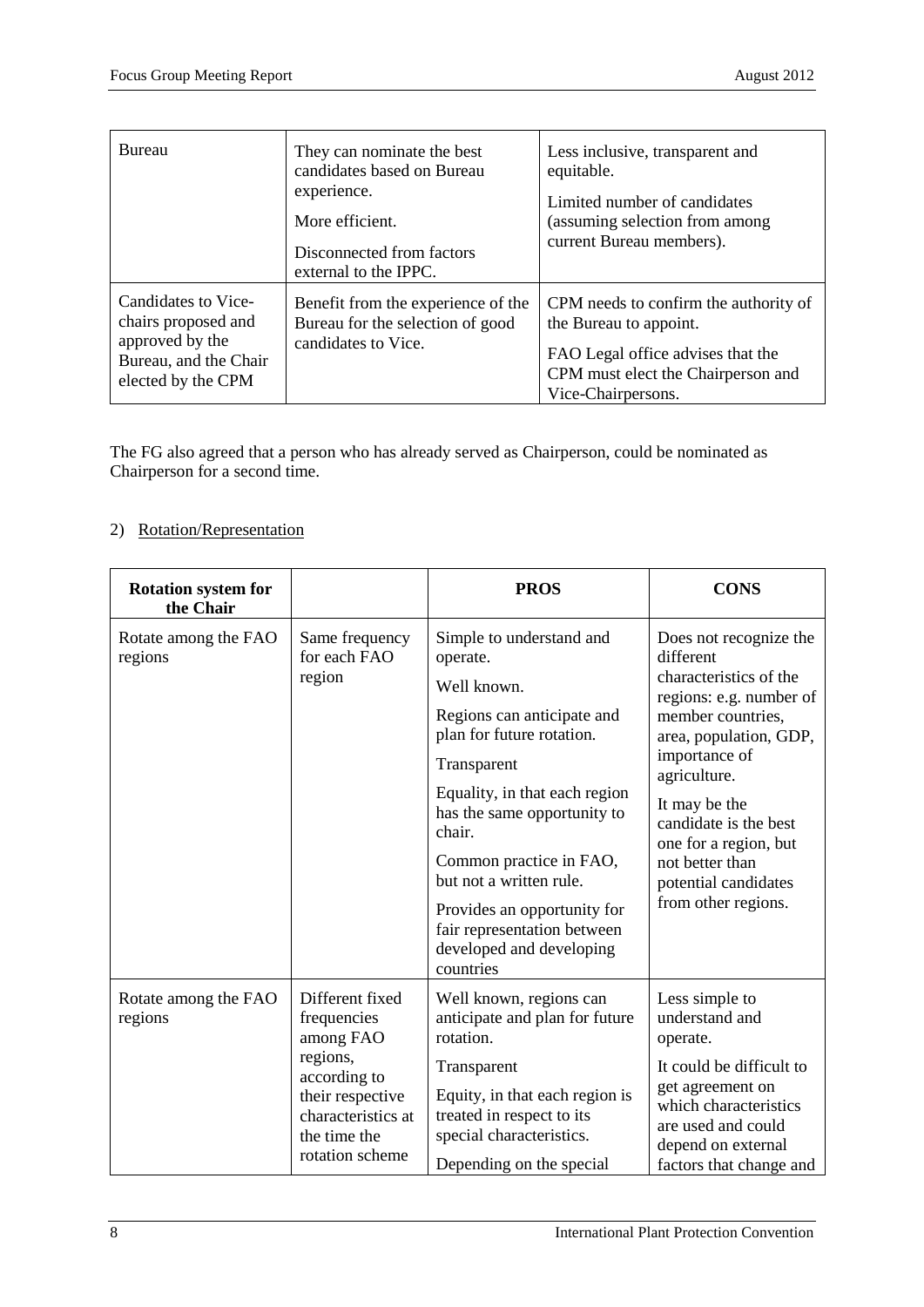|                                                                                 | is agreed : e.g.<br>area, population,<br>GDP, importance<br>of agriculture,<br>representation<br>within the FAO<br>Council, etc. | characteristics selected, it<br>may provide an opportunity<br>for fair representation<br>between developed and<br>developing countries.                                                                                                          | are outside of IPPC<br>control.<br>The fixed frequencies<br>would not reflect the<br>evolution of the<br>characteristics through<br>time.<br>Unusual practice in<br>international<br>organizations.                                                                                                   |
|---------------------------------------------------------------------------------|----------------------------------------------------------------------------------------------------------------------------------|--------------------------------------------------------------------------------------------------------------------------------------------------------------------------------------------------------------------------------------------------|-------------------------------------------------------------------------------------------------------------------------------------------------------------------------------------------------------------------------------------------------------------------------------------------------------|
| Rotate between<br>developing/developed<br>countries using<br>negotiation groups |                                                                                                                                  | Simple to understand.<br>Transparent.<br>Guarantees selection of<br>candidates from both,<br>developed and developing<br>countries.<br>Larger pool from which to<br>select candidates<br>It is a common consideration<br>but not a written rule. | Less simple and<br>efficient to operate.<br>Not clear which<br>countries are<br>developed or<br>developing.<br>There are countries not<br>included in the current<br>negotiation groups.<br>(OECD, G77).                                                                                              |
| No rotation system in<br>the nomination of<br>Chairperson.                      |                                                                                                                                  | Simple to understand.<br>Transparent<br>Can select the best candidate<br>across the world                                                                                                                                                        | Inefficient<br>Cannot forecast<br><b>Biased to countries</b><br>with resources to<br>campaign.<br>External factors can<br>influence the<br>nomination                                                                                                                                                 |
| Rotate to all contracting<br>parties                                            |                                                                                                                                  | Simple to understand and<br>operate.<br>Guarantees that all countries<br>can participate                                                                                                                                                         | Not all countries have<br>the resources or desire<br>to Chair.<br>Does not guarantee the<br>selection of the best<br>Chair<br>May not match the<br>requirement of the<br>Chairperson being a<br>previous member of<br>the Bureau<br>The rotation cycle<br>would take around 350<br>years to complete. |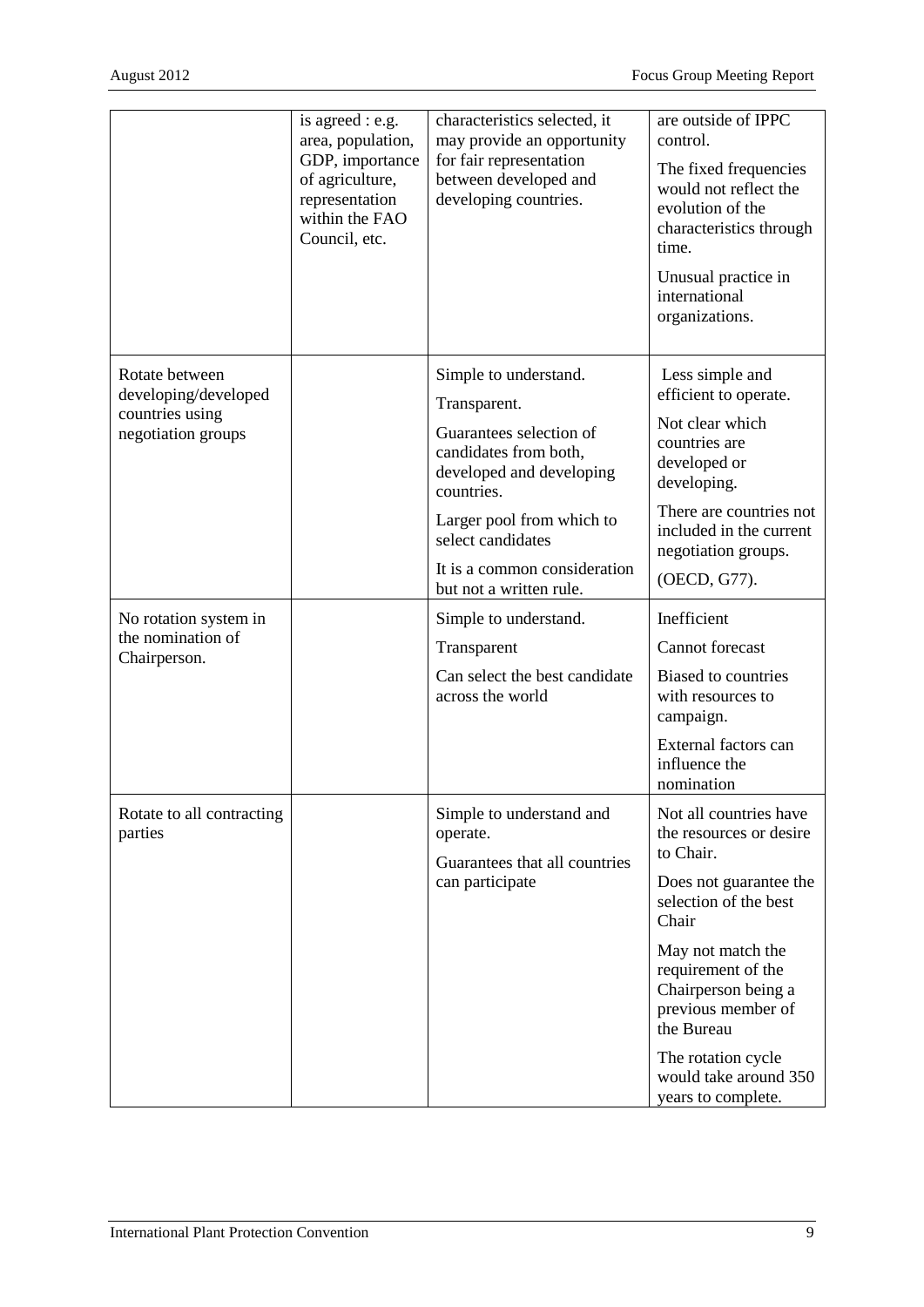## 3) Succession

|                                                                       |                                                                                                                                                                                                                                                                                                                                                  | <b>PROS</b>                                                                                                                                               | <b>CONS</b>                                                                                                                                                                                                                       |
|-----------------------------------------------------------------------|--------------------------------------------------------------------------------------------------------------------------------------------------------------------------------------------------------------------------------------------------------------------------------------------------------------------------------------------------|-----------------------------------------------------------------------------------------------------------------------------------------------------------|-----------------------------------------------------------------------------------------------------------------------------------------------------------------------------------------------------------------------------------|
| Automatic succession<br>to the position of<br>Chairperson             | $1st$ Vice-<br>Chairperson<br>becomes<br>Chairperson in<br>the next serving<br>period.<br>$2nd$ Vice-<br>Chairperson<br>becomes 1 <sup>st</sup> Vice-<br>Chairperson in<br>the next serving<br>period.<br>A new $2nd$ Vice-<br>Chairperson is<br>elected.<br>The past<br>Chairperson does<br>not automatically<br>become a Vice-<br>Chairperson. | Develops the experience of<br>a new Chairperson.<br>Provides continuity.                                                                                  | It is possible that a<br>poor performing Vice-<br>Chairperson would be<br>next Chairperson.<br>Requires a 6 years<br>commitment.<br>More complicated for<br>replacement.<br>A future Chairperson<br>is selected 4 years<br>ahead. |
| Automatic succession<br>to and from the<br>position of<br>Chairperson | $1st$ Vice-<br>Chairperson<br>automatically<br>becomes the<br>Chairperson in<br>the next serving<br>period.<br>Chairperson<br>becomes the 2nd<br>Vice-Chairperson.<br>New 1st Vice-<br>Chairperson is<br>elected                                                                                                                                 | Develops the experience of<br>a new Chairperson.<br>Uses the experience of the<br>past Chairperson.<br>Provides continuity<br>Close to the current system | It is possible that a<br>poor performing Vice-<br>Chairperson would be<br>next Chairperson.<br>Requires a 6 year<br>commitment.<br>More complicated for<br>replacement.<br>A future Chair is<br>selected 2 years ahead            |
| No automatic<br>succession of the Vice-<br>Chairpersons               | Vice-<br>Chairpersons do<br>not automatically<br>succeed the Chair.<br>Would require a<br>different election<br>system for Vice-<br>chairs.                                                                                                                                                                                                      | Simple to understand but<br>not to operate.<br>Less constraints.<br>The best nominees can be.<br>selected.<br>This is the way FAO<br>proceeds             | It would imply at the<br>beginning of each term<br>three separate election<br>s (for Chairperson, $1st$<br>Vice-Chairperson and<br>2 <sup>nd</sup> Vice-Chairperson).<br>Less continuity<br>Less efficient.                       |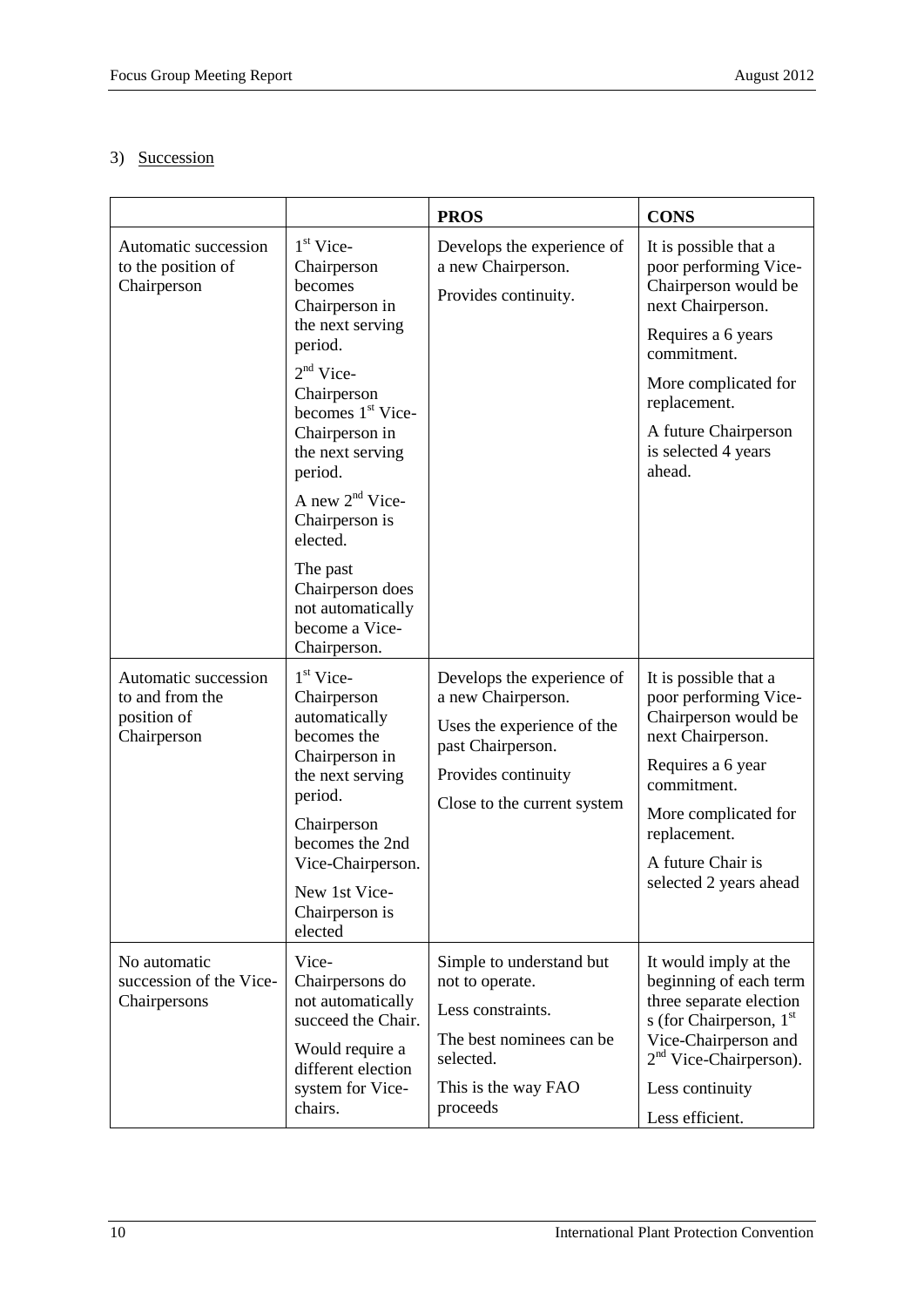#### 4) Permanent Replacement

| <b>Permanent Replacement of</b><br>the Chairperson                                                                                                    | <b>PROS</b>                                                                                                                                                | <b>CONS</b>                                                                                               |
|-------------------------------------------------------------------------------------------------------------------------------------------------------|------------------------------------------------------------------------------------------------------------------------------------------------------------|-----------------------------------------------------------------------------------------------------------|
| The Chairperson is replaced<br>by the 1 <sup>st</sup> Vice-Chairperson.                                                                               | Simple<br>Continuity                                                                                                                                       | 1 <sup>st</sup> Vice-Chairperson may not be<br>performing.<br>It could break a possible rotation<br>rule. |
| The Chairperson is replaced<br>by his/her Bureau replacement<br>from the region/negotiation<br>group.                                                 | If there is a rotation rule, it is<br>maintained.                                                                                                          | The replacement may not meet<br>the proposed requirement to<br>have served previously in the<br>Bureau.   |
| The Chair is replaced by a<br>suitable candidate nominated<br>by the region/negociation<br>group that is not one of the<br><b>Bureau</b> replacements | Opportunity to invite a highly<br>performing candidate.<br>Ensures that a possible rotation<br>rule based on<br>regions/negotiation group is<br>maintained | Could require a process to<br>maintain the same size of the<br><b>Bureau</b>                              |
| The Bureau decides which of<br>the $1st$ or the $2nd$ Vice-<br>Chairpersons replaces the<br>Chairperson.                                              | Simple and efficient<br>Continuity<br>Guarantees experience of the<br>candidate.                                                                           | It could break a possible rotation<br>rule based on regions/negotiation<br>groups.                        |
| A past Chairperson is invited<br>by CPM to finish the term                                                                                            | Opportunity to invite a highly<br>performing past-Chairperson.                                                                                             | Increases the size of the Bureau<br>until next election.<br>It could break a possible rotation            |
|                                                                                                                                                       |                                                                                                                                                            | rule.<br>Could require a process to select<br>or it may not be sufficiently<br>transparent.               |

## 5) Election of candidates

According to Rule II of the CPM RoPs, the Commission shall elect a Chairperson and no more than two Vice-Chairpersons. The FG considered inappropriate to change this rule.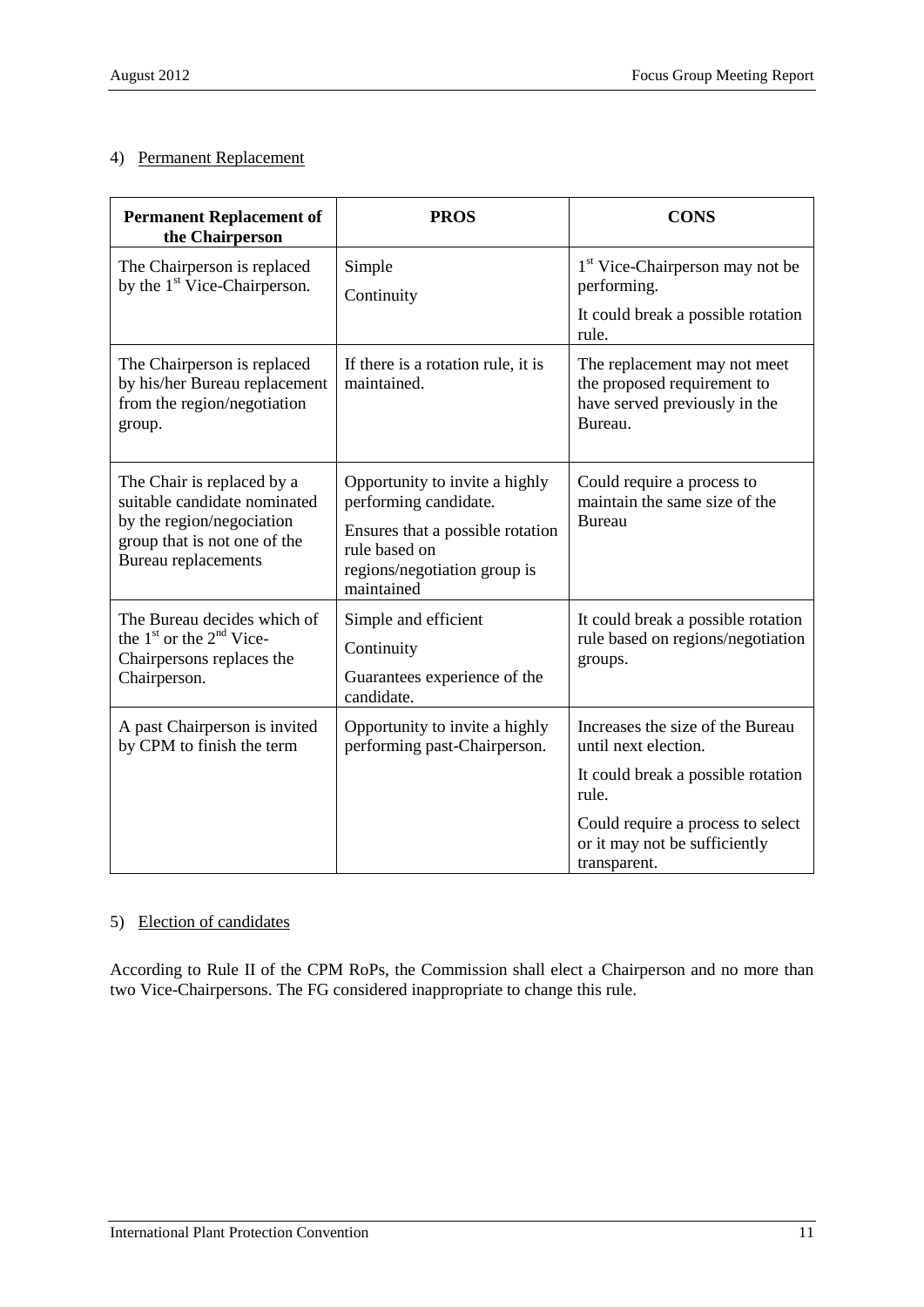#### 6) Balance

| <b>Balance across developed</b><br>and developing countries                                                    | <b>PROS</b>                                           | <b>CONS</b>                                                                                                                                   |
|----------------------------------------------------------------------------------------------------------------|-------------------------------------------------------|-----------------------------------------------------------------------------------------------------------------------------------------------|
| If Chair is from a developed<br>country, Vice-chairs should be<br>from developing countries and<br>vice versa. | Balance is systematically<br>guaranteed for each term | The process of nomination<br>could become very<br>complex depending on the<br>other decisions taken in<br>terms of rotation and<br>succession |
| No deliberate balance                                                                                          | Simple                                                | Balance is not<br>systematically guaranteed<br>for each term, even though<br>opportunities exist                                              |

#### <span id="page-11-0"></span>**Proposals from the Focus Group**

The ToRs of the FG do not require the FG to provide recommendations or preferences regarding the options that were examined. However, during the analysis it became clear that some options were not feasible or legal advice was that they should not be implemented within the Organization. These options were eliminated from further consideration. From the remaining options, proposals were developed and discussed. Some members expressed the view that SPG would find it useful for the FG to state its preferences among the various options. However, there was also some concern about the FG going beyond its ToR.

The FG agreed to record its comments in the report, to enable SPG to consider them in order to develop a proposition for consideration and adoption by CPM 8 in-2013.

#### **A) Proposal on Reviewing Changes**

The FG proposes the SPG considers reviewing any changes made to the RoPs after a reasonable period of time has elapsed.

#### **B) Proposal on Considerations for Nomination of Chairperson and Vice-Chairpersons**

In putting forward candidates for the CPM and Bureau Chairperson and Vice-Chairpersons, regions/negotiation groups should consider the individuals experience and expertise on technical and operational IPPC issues and their capacity to contribute to CPM and Bureau activities and functions. In particular, consideration should be given to the individuals:

- Knowledge of the IPPC purpose, objectives, strategies, functions, roles and operational and internal processes.
- Understanding of IPPC related international organizations, for example: WTO-SPS and its related standard setting bodies, CBD, etc.
- Experience in financial management.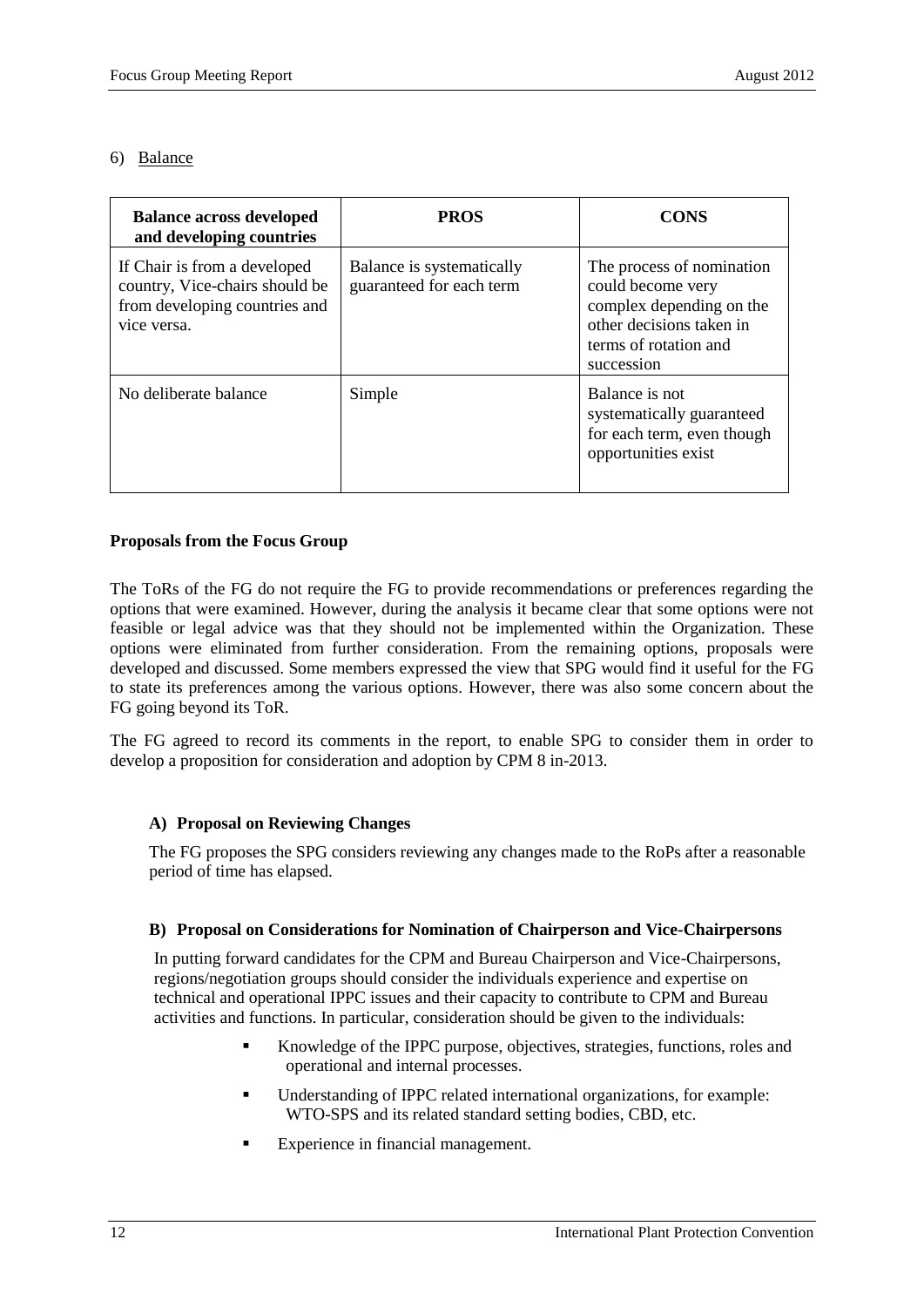- Knowledge of national phytosanitary systems, regulations and practices.
- Experience in guiding or directing the operations of an organization or governance body to accomplish its mission, goals and objectives.
- Communication and collaboration skills including the ability to clarify, summarize and seek consensus.
- Experience in chairing and facilitating large fora, including supporting decision-making, negotiation and enabling compromise in such fora.
- Ability to act in an impartial and objective way.
- Ability to be flexible and resilient.

The following additional considerations would be desirable:

- The role of Chairperson is a substantial one and a candidate should be prepared to devote a significant amount of time and energy to fulfil the responsibilities attached to this role. The employer should provide the time and where appropriate, the necessary resources to enable the Chairperson to fulfil the responsibilities attached to this role.
- Vice-Chairpersons should have the same competence and expertise, as the Chairperson, but could have less experience depending on the choice of succession option.
- The candidates to Bureau members (including Chairperson and Vice-Chairpersons) must be employed by an NPPO.
- Candidates for Chairperson and Vice-Chairpersons must have served for at least one term (two years) in the Bureau.
- It may be desirable that the Chairperson has served previously as a Vice-Chairperson.
- It is desirable that most of the competencies, expertise and experience needed for the Chairperson and Vice-Chairpersons are also needed for other Bureau members.

## **C) Proposal on designating 1st and 2nd Vice-Chairpersons.**

The FG proposes the Vice-Chairpersons be designated as  $1<sup>st</sup>$  Vice-Chairperson and  $2<sup>nd</sup>$  Vice-Chairperson. FAO Legal advise that this is now a common practice in the Organization. If this proposal is accepted, both RoP for the Bureau and CPM need to be amended accordingly.

#### **D) Proposal for permanent replacement of the Chairperson.<sup>2</sup>**

If the Chairperson cannot fill his/her term and the remaining period of the term is **less than one year:**

- **1**<sup>st</sup> Vice-Chairperson acts as Chairperson until the next CPM.
- $\blacksquare$   $2<sup>nd</sup>$  Vice-Chairperson acts as 1<sup>st</sup> Vice-Chairperson until next CPM.
- Replacement of the Chairperson's region in the Bureau is activated according to the draft RoPs of the Bureau.

l

<sup>&</sup>lt;sup>2</sup> Only permanent replacement has been considered, temporary replacement is already covered in the Rules of Procedure for the Bureau and CPM.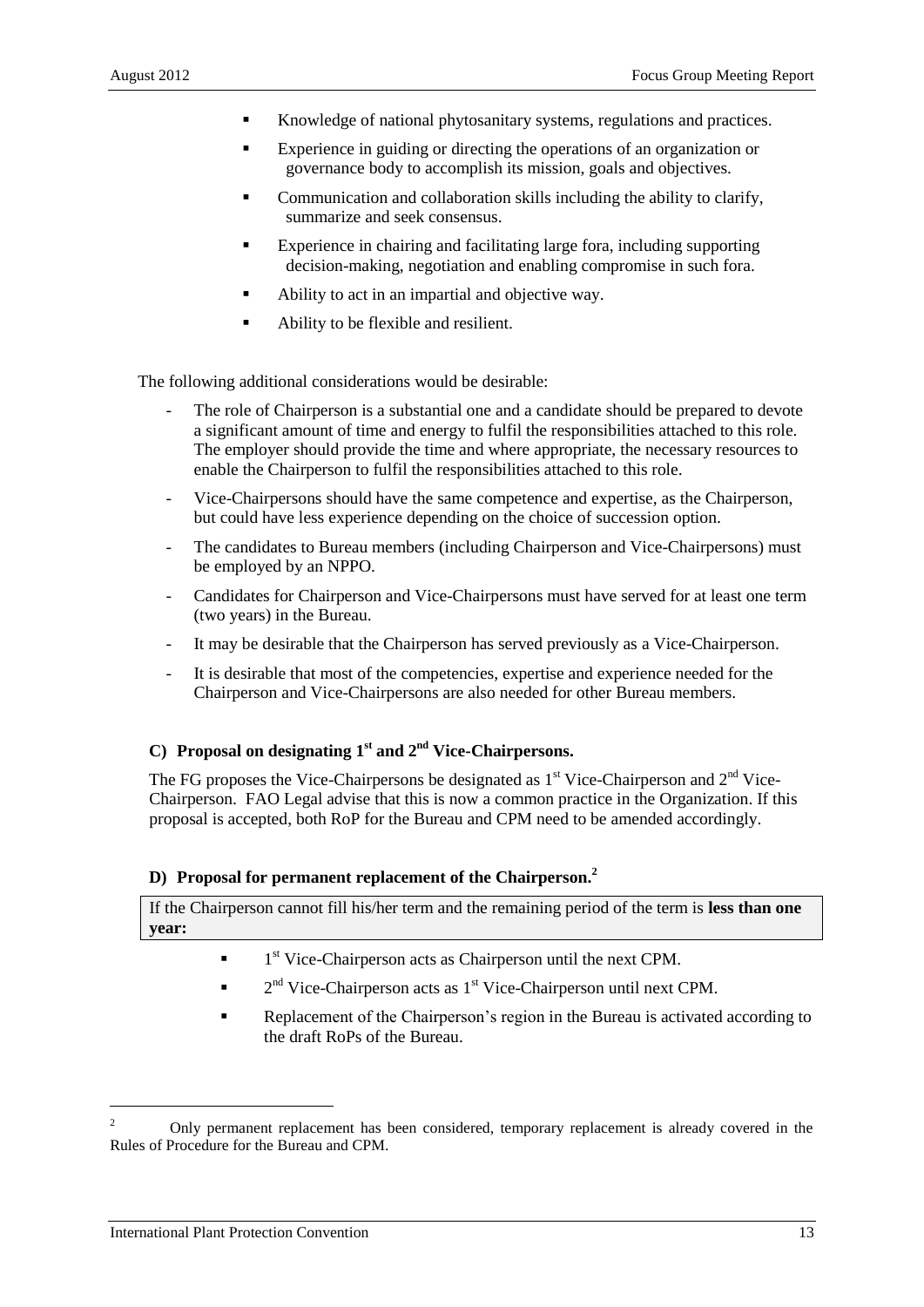In the next CPM meeting, CPM elects a new Chair from next region / negotiation group, to begin a new term.

If the Chairperson cannot fill his/her term and the remaining period of the term is **one year or more**:

- **1st Vice-Chairperson acts as Chair until the next CPM.**
- 2nd Vice-Chairperson acts as 1st Vice-Chairperson until next CPM.
- Replacement of the Chairperson's region in the Bureau is activated according to the draft RoPs of the Bureau.
- At the next CPM the Chairperson is replaced according to one of the following two options:

#### **Option 1**

- In the next CPM meeting, CPM elects a new Chairperson from the same region / negotiation group, to fill the remaining term, if the region wants to continue and can identify a suitable candidate.
- If the region / negotiation group does not wish to propose a candidate, CPM either elects a new Chairperson, for the remainder of the term or decides to have the Vice-Chairperson continue to act as the Chairperson until the term is completed.

**OR**

#### **Option 2**

 In the next CPM meeting, CPM either elects a new Chairperson, for the remainder of the term or decides to have the Vice-Chairperson continue to act as the Chairperson until the term is completed.

#### **Comments:**

- The CPM decisions on this issue should be written and incorporated to the RoP of the CPM.
- The FG agreed in general that region / negotiation group should have an opportunity to  $\bullet$ propose a replacement Chair (Option 1).

#### **E) Proposal of candidates as Vice-Chairpersons**

**Option 1** Vice-Chairpersons are proposed by the Bureau from within the Bureau regardless of whether a regional/negotiation group rotation exists for the Chairperson.

**Option 2** Two Regions/ negociation groups are able to propose their respective candidates for the Bureau as  $1<sup>st</sup>$  or  $2<sup>nd</sup>$  Vice-Chairpersons, under a determined order. For example,  $1<sup>st</sup>$  Vice-Chairperson coming from next region/negotiation group in a rotation and  $2<sup>nd</sup>$  Vice-Chairperson coming from the region/negotiation group following.

**Option 3** Any region/negotiationgroup can propose candidates for  $1<sup>st</sup>$  and/or  $2<sup>nd</sup>$  Vice-Chairperson and CPM elects from the pool of candidates.

#### **Comments:**

The CPM decisions on this issue should be written and incorporated to the RoP of the CPM.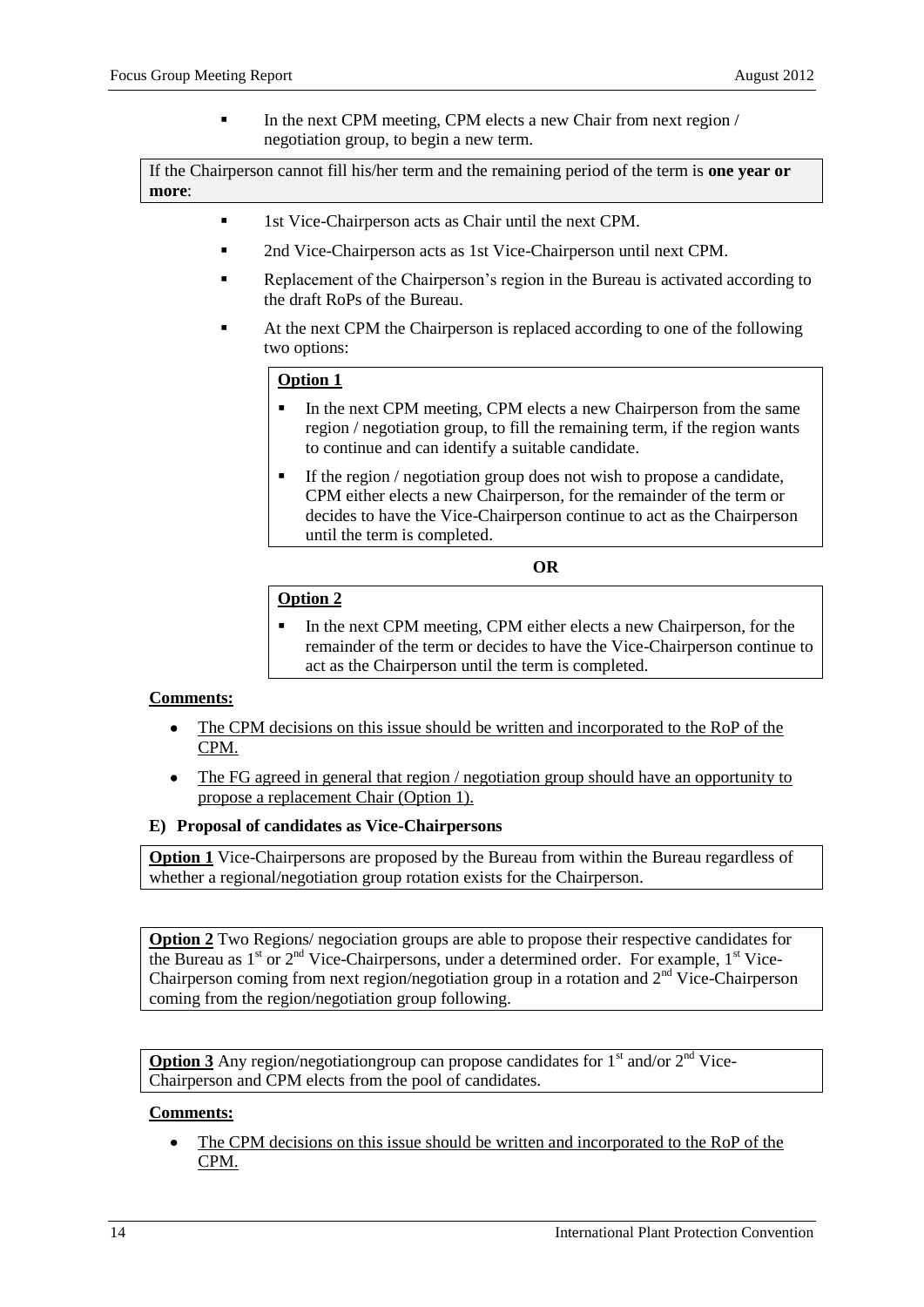Option 3 was considered less practical or efficient because multiple candidates are going to be proposed.

#### **F) Proposal for succession among Vice-Chairpersons**

**Option 1** Automatic succession to the position of Chairperson.

- 1st Vice-Chairperson is automatically proposed to CPM to be elected as the Chairperson
- 2nd Vice-Chairperson is automatically proposed to CPM to be elected as 1st Vice-Chairperson.
- A new 2nd Vice-Chairperson is elected each 2 years.

**Option 2** Automatic succession to and from the position of Chairperson

- 1st Vice-Chairperson is automatically proposed to CPM to be elected as the Chairperson.
- The out-going Chairperson is automatically proposed to CPM to be elected as
- 2nd Vice-Chairperson.
- A new 1st Vice-Chairperson is elected each 2 years.

**Option 3** No automatic succession of the Vice-Chairpersons. - Chairperson and Vice-Chairpersons elections are independent.

#### **Comments:**

- The FG recommends this issue is not incorporated as a modification of the RoP of CPM, but instead as guidance to be endorsed by CPM and incorporated into the Procedural manual.
- Option 3 would be less efficient because of the election process. However it could help to develop experience in participating in the Bureau and gives the chance to select the best Vice-Chairpersons.
- Options 1 and 2 are less feasible for many contracting parties and regions since they requires a long-term commitment.

#### **G) Proposal for rotation of Chairpersons.**

**Option 1** Rotation among the FAO regions with the same frequency for each region.

- Following the historical order: starting with Asia, followed by Southwest Pacific,

Latin America and the Caribbean, Europe, Africa, North America and Near East, or,

- Following the order starting with Asia, followed by Southwest Pacific, Latin America

and the Caribbean, Africa, North America, Near East and Europe.

**Option 2** Rotation among FAO regions with a differential frequency, according to special characteristics. Starting with Asia and later according with the frequency determined by the selected characteristics.

**Option 3** Rotation among the negotiation groups (developing/developed)

- Rotation among negotiations groups (OECD/G77) with no geographical considerations or,
- Rotation among negotiations groups (OECD/G77) and within negotiating groups a geographical rotation can be determined, e.g. European and non-European countries within OECD.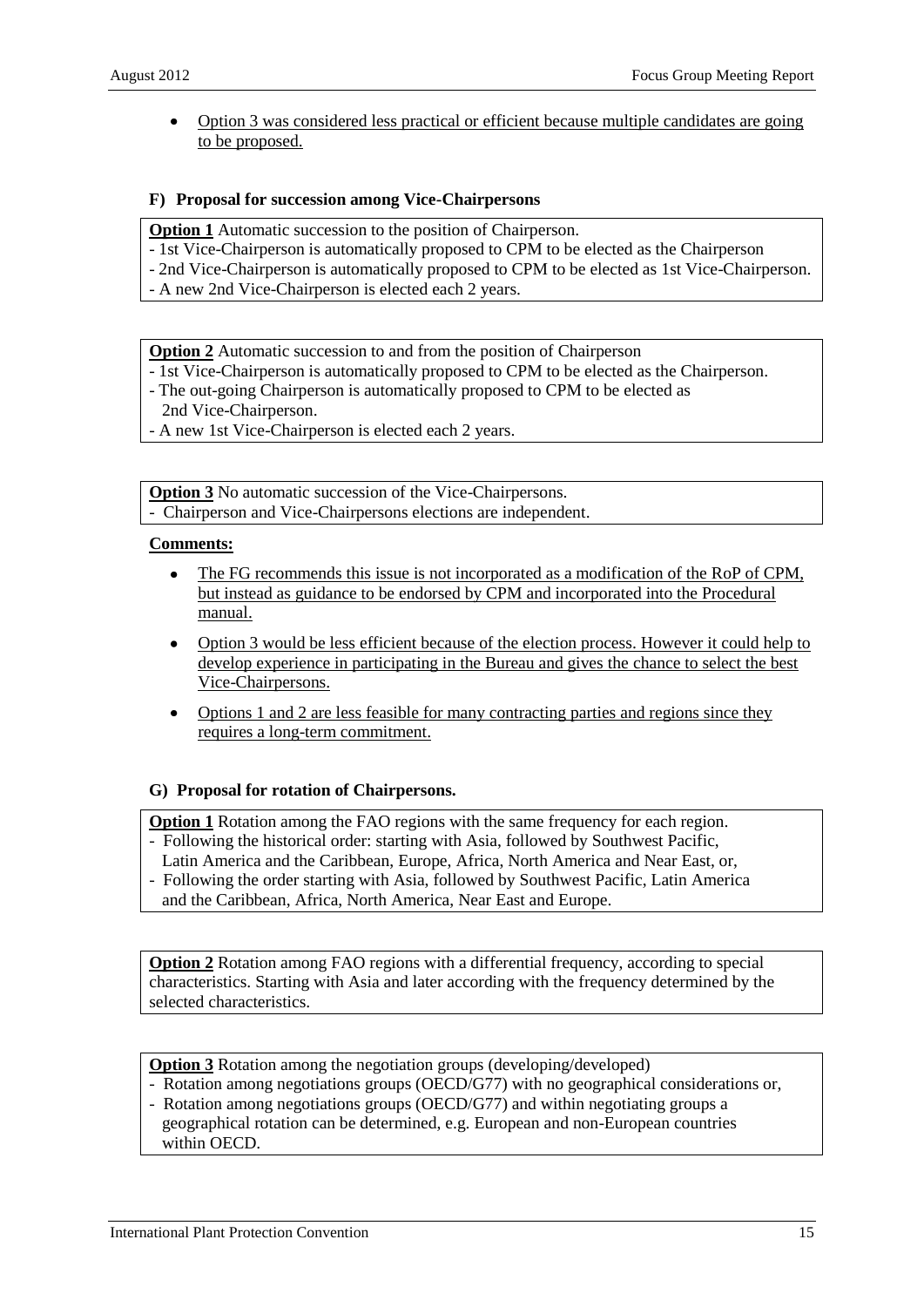**Option 4** The candidate to the Chairperson can come from any region for any term.

#### **Comments:**

- The CPM decisions on this issue should be written and incorporated to the RoP of the  $\bullet$ CPM. The order in which a regional/negotiation group rotation is going to occur should not be included in the RoPs, but recorded as guidance. The guidance should include provision for a region/negotiation group to forego or negotiate an alteration in the position in the rotation.
- Option 4 was considered less practical or efficient because multiple candidates are going to be proposed.

#### <span id="page-15-0"></span>**6. Other businesses**

#### <span id="page-15-1"></span>**a) Review of the references to FAO DG in the RoP of the CPM**

In the Basic Text of the Organization there is reference to Art. XIV Bodies. According to advice provided by the FAO legal office, all references to the FAO DG need to stay, until FAO provides further operational autonomy to Art. XVI Bodies.

#### <span id="page-15-2"></span>**b) The Terms of Reference (ToR) and the Rules of Procedure (RoP) for the Bureau**

The Secretariat presented the draft ToR and RoP of the Bureau, as agreed by the Bureau in June 2012. The main changes to the initial proposal presented to CPM in 2009, were highlighted and explained, as well as the possible link between it and the nomination, selection and rotation of Chairperson and Vice-Chairpersons.

The FG has the following comments for SPG consideration:

- The FG supports the idea of nominating potential replacements.
- If the FG proposal on the competency, expertise and experience of the Chairperson and Vice-Chairpersons (and Bureau members) is accepted, Rule 1 should be modified to include a more specific reference to the desired competency, expertise and experience, and the intention to have it endorsed by the CPM and incorporated into the IPPC Procedural Manual.
- If the FG proposal to define  $1<sup>st</sup>$  Vice-Chairperson and  $2<sup>nd</sup>$  Vice-Chairperson is endorsed by CPM, this issue needs to be reflected in the Bureau RoP (rule 4 & 6).
- The Bureau may want to discuss the possibility of having a member weighting system so some regions have more members on the Bureau as with the Standards Committee.

#### <span id="page-15-3"></span>**c) CPM observers**

The FG considered that it was advisable to keep the Bureau meetings closed and to include in the Bureau RoPs, the same authority established for the Chair in CPM meetings (Rule II.2)

#### <span id="page-15-4"></span>**7. Closure of the meeting**

The Chair thanked the participants for productive discussions and closed the meeting.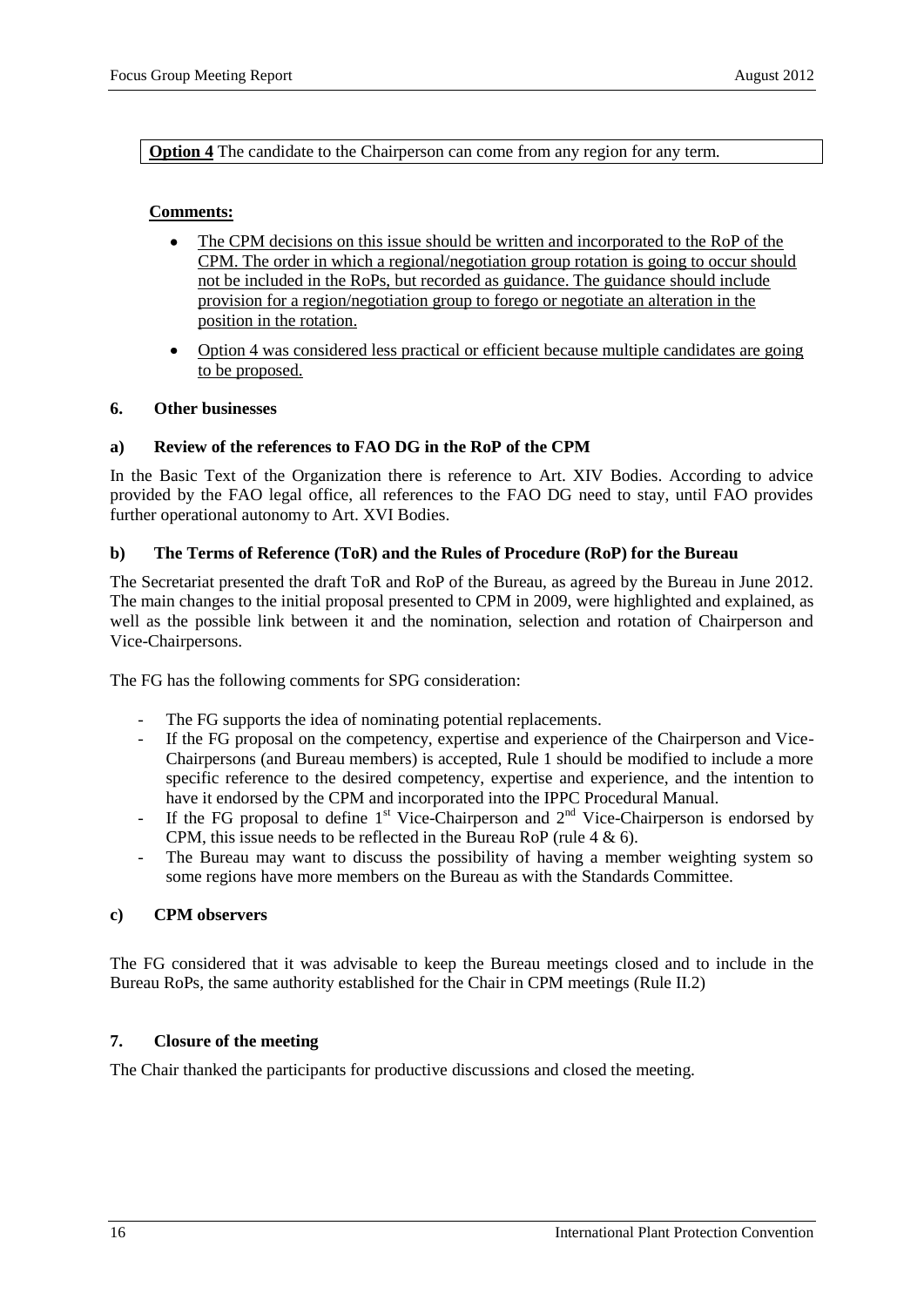## <span id="page-16-0"></span>**Appendix 1 - Agenda**

| 1. Opening of the meeting                                                   |                                                                                                                                                                                                                                                      |
|-----------------------------------------------------------------------------|------------------------------------------------------------------------------------------------------------------------------------------------------------------------------------------------------------------------------------------------------|
|                                                                             |                                                                                                                                                                                                                                                      |
| 2. Election of chair                                                        |                                                                                                                                                                                                                                                      |
|                                                                             |                                                                                                                                                                                                                                                      |
| 3. Adoption of agenda                                                       | Provisional Agenda                                                                                                                                                                                                                                   |
|                                                                             |                                                                                                                                                                                                                                                      |
| 4. Procedure for amendments to the Rules of<br>Procedures (RoPs) of the CPM | RoPs of the CPM                                                                                                                                                                                                                                      |
|                                                                             |                                                                                                                                                                                                                                                      |
| 5. Implementation of the Tasks Set in the Focus<br>Group Terms of Reference | RoPs of the CPM                                                                                                                                                                                                                                      |
|                                                                             |                                                                                                                                                                                                                                                      |
| 6. Review of the references to FAO DG in the<br>RoPs of the CPM             | RoPs of the CPM                                                                                                                                                                                                                                      |
|                                                                             |                                                                                                                                                                                                                                                      |
| 7. The Terms of References (ToRs) and the RoPs<br>for the Bureau            | Draft ToR and RoPs for the bureau of the<br><b>CPM</b>                                                                                                                                                                                               |
|                                                                             |                                                                                                                                                                                                                                                      |
| 8.<br>CPM observers                                                         | CPM 2012/CRP/11;<br>CPM 2012/23;<br>CPM 2012/INF/24;<br>CPM 2012/INF04;<br>Draft ToR and RoPs of the bureau of the<br>CPM;<br>Talking points on the Observer's rule;<br>RoPs of the CPM;<br>Executive Bodies of other international<br>organizations |
|                                                                             |                                                                                                                                                                                                                                                      |
| Other business<br>9.                                                        |                                                                                                                                                                                                                                                      |
|                                                                             |                                                                                                                                                                                                                                                      |
| 10. Closure of the Meeting                                                  |                                                                                                                                                                                                                                                      |
|                                                                             |                                                                                                                                                                                                                                                      |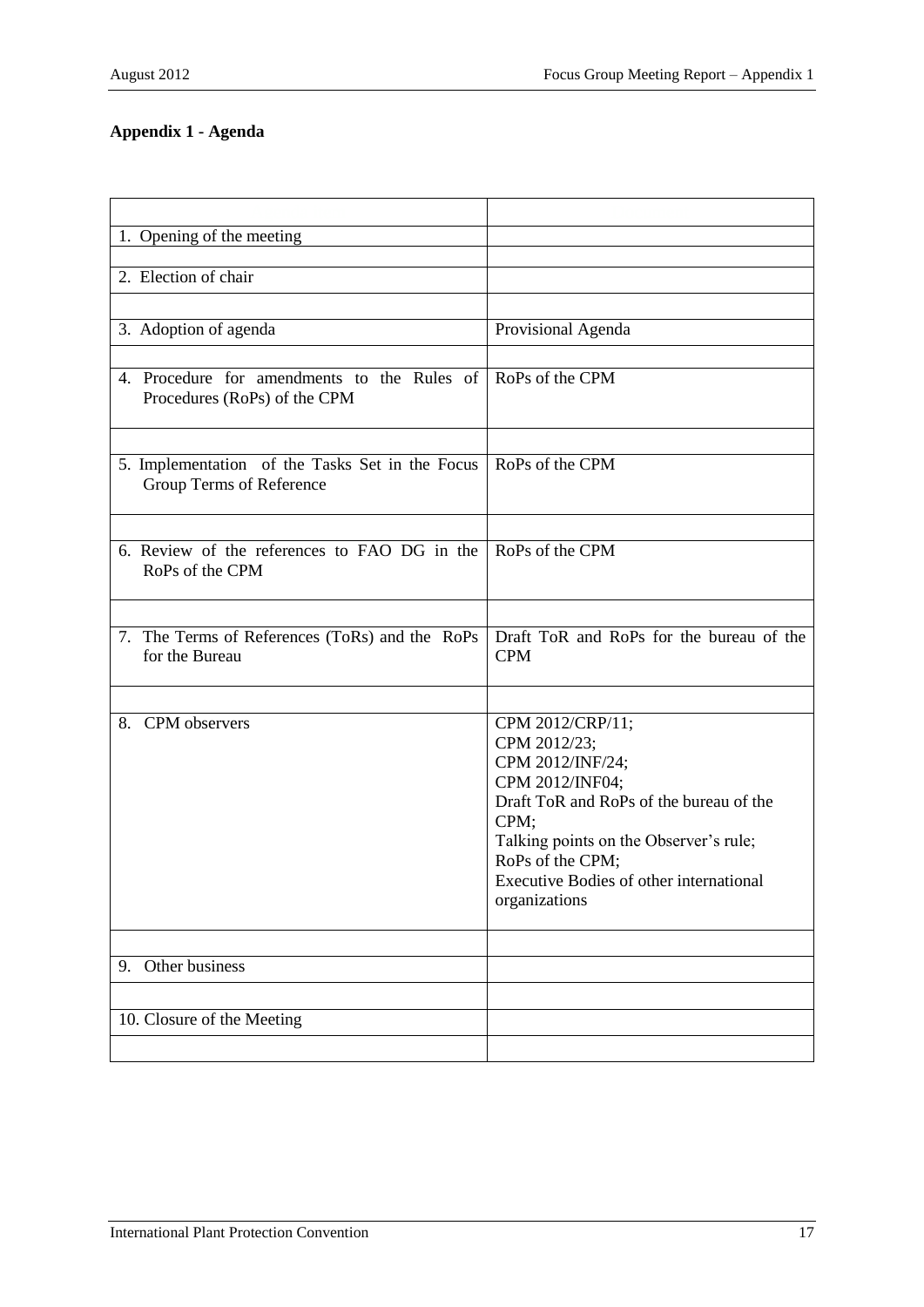## <span id="page-17-0"></span>**Appendix 2 - Documents List**

| <b>AGENDA</b><br>NO. | <b>Related document</b>                                  |
|----------------------|----------------------------------------------------------|
| 03                   | Provisional Agenda                                       |
| 04                   | RoPs of the CPM                                          |
| 05                   | RoPs of the CPM                                          |
| 06                   | Draft ToR and RoPs for the bureau of the CPM             |
| 07                   | CPM 2012/CRP/11                                          |
| 07                   | CPM 2012/23                                              |
| 07                   | CPM2012/INF/24                                           |
| 07                   | CPM2012/INF04                                            |
| 07                   | ToR and RoPs of the Bureau                               |
| 07                   | Talking points on the Observer's rule                    |
| 07                   | RoPs of the CPM                                          |
| 07                   | Executive Bodies of other international<br>organizations |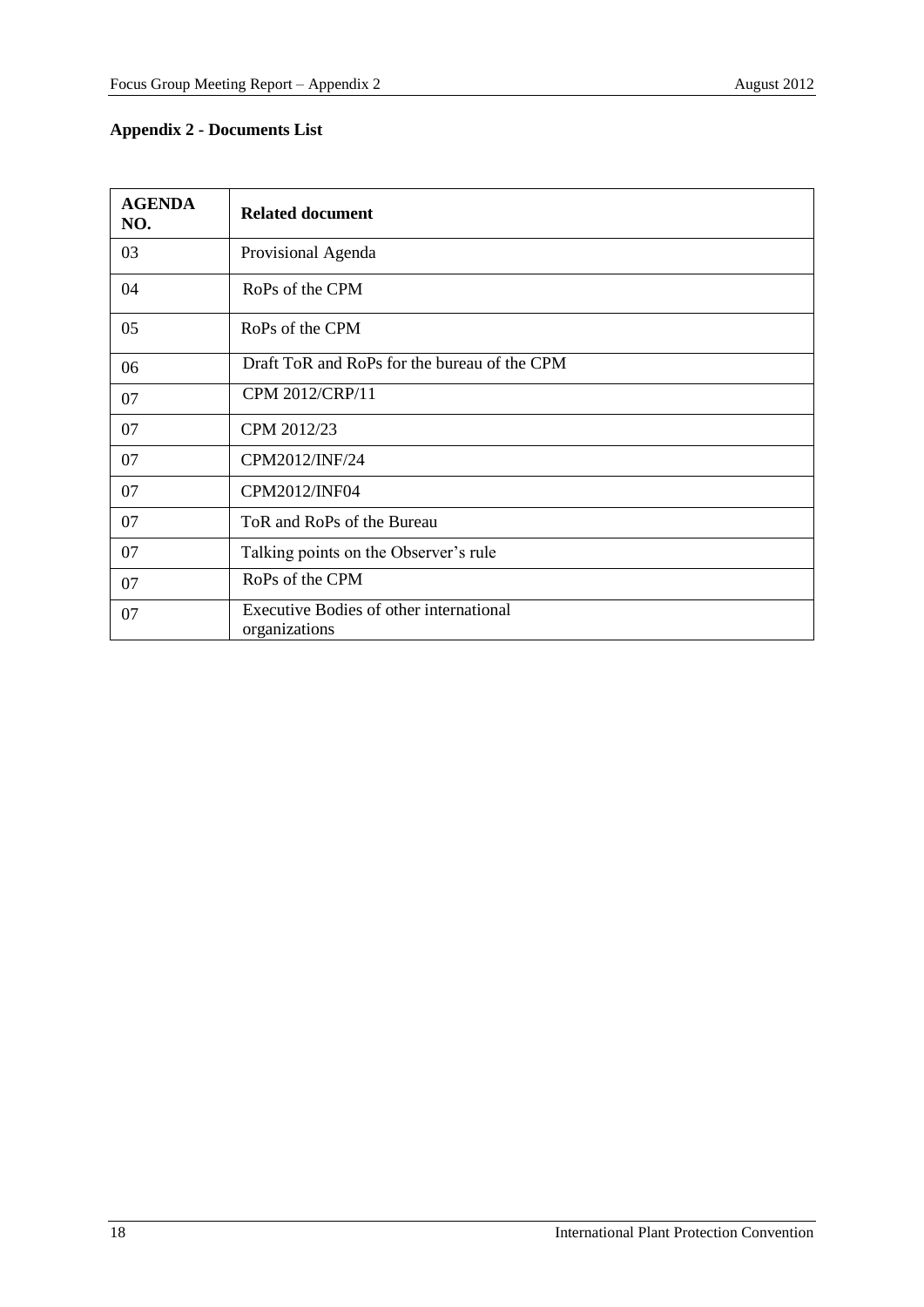## <span id="page-18-0"></span>**Appendix 3 - Participants List (Updated: 9 August 2012)**

| Participant<br>role                                               | Name, mailing, address, telephone                                                                                                                                                                                                                                                                         | <b>Email address</b>      |
|-------------------------------------------------------------------|-----------------------------------------------------------------------------------------------------------------------------------------------------------------------------------------------------------------------------------------------------------------------------------------------------------|---------------------------|
| Member,<br>representing:<br>Africa                                | M. Yawo Sèfe GOGOVOR<br>Directeur de la protection des végétaux<br>Ministère de l'Agriculture, de l'Élevage<br>et Pêche<br>Ministère de l'Agriculture de l'Élevage<br>et de la Pêche<br>B.P. 1347 - Lomé<br><b>TOGO</b><br>Tel: (+228) 22 504404                                                          | gogovor@yahoo.fr          |
| Member,<br>representing:<br>Asia and<br><b>CPM</b> Bureau         | Ms Kyu-Ock YIM<br>Researcher<br><b>Export Management Division</b><br>Department of Plant Quarantine<br>Animal, Plant and Fisheries Quarantine<br>and Inspection Agency (MIFAFF)<br>433-1 Anyang- 6 dong<br>Manan-gu, Anyang City<br>(430-016) Gyunggi-do<br><b>REP OF KOREA</b><br>Tel: (+82) 31 420-7605 | koyim@korea.kr            |
| Member,<br>representing:<br>Latin<br>America and<br>the Caribbean | Ms Maria Soledad CASTRO<br><b>DOROCHESSI</b><br><b>Plant Protection Division</b><br>Servicio Agrícola y Ganadero<br>Av. Bulnes 140, Piso 3<br>Santiago<br><b>CHILE</b><br>Tel: (+562) 3451200                                                                                                             | soledad.castro@sag.gob.cl |
| Member,<br>representing:<br>Near East                             | No candidate was proposed.                                                                                                                                                                                                                                                                                |                           |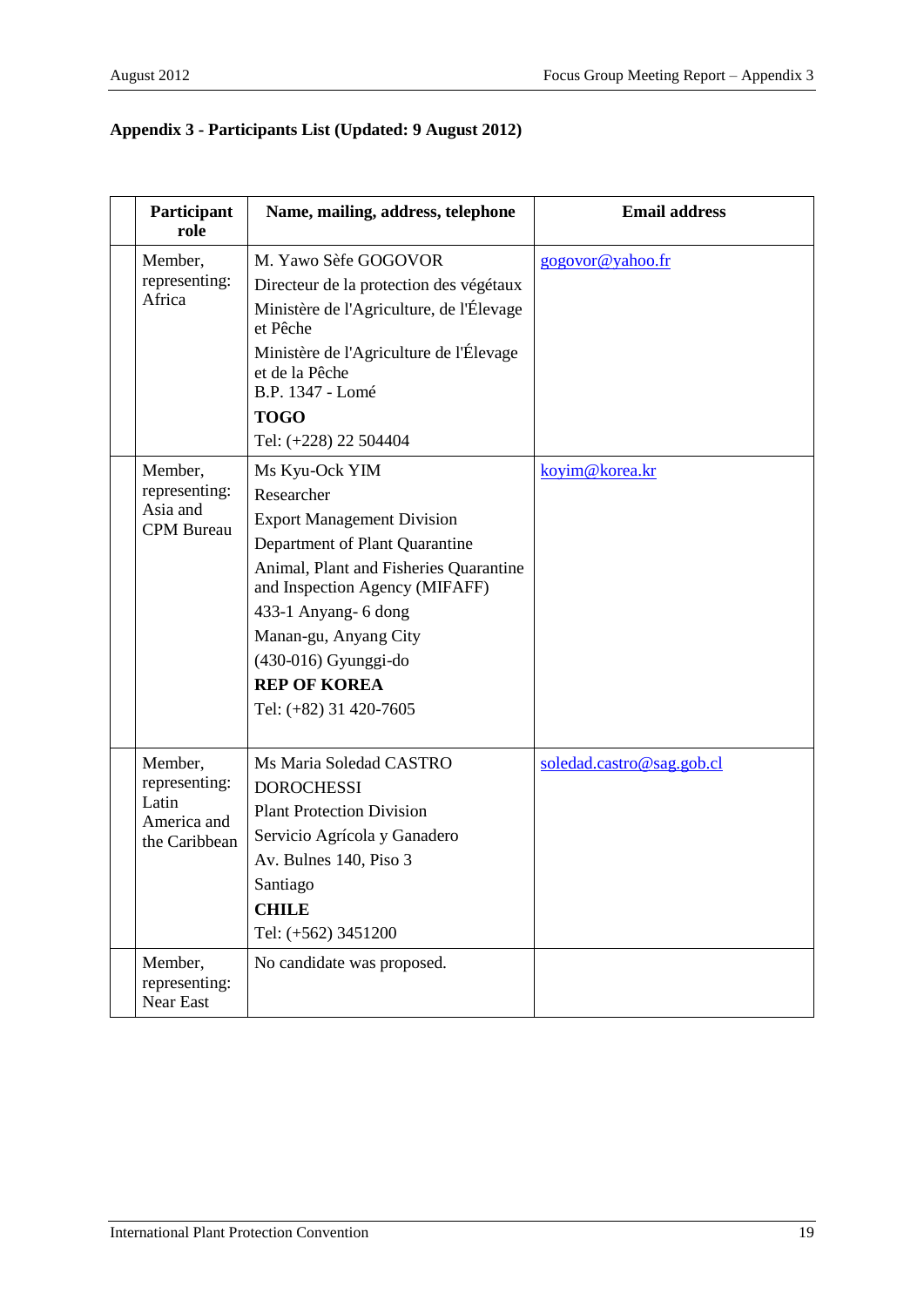| Member,<br>representing:<br>North<br>America | Ms Rebecca BECH<br>Deputy Administrator for APHIS'<br>Plant Protection and Quarantine (PPQ)<br>program<br>1400 Independence Avenue SW Room<br>302-E, Washington, DC, 20250                                                                                                                                                                                   | rebecca.a.bech@aphis.usda.gov               |
|----------------------------------------------|--------------------------------------------------------------------------------------------------------------------------------------------------------------------------------------------------------------------------------------------------------------------------------------------------------------------------------------------------------------|---------------------------------------------|
|                                              | Tel: (+1) 202 720 5601                                                                                                                                                                                                                                                                                                                                       |                                             |
| Member,<br>representing:<br>S.W. Pacific     | Mr Peter THOMSON<br>Director<br>Plants, Food & Environment<br>Ministry for Primary Industries<br>Pastoral House 25 The Terrace<br>PO Box 2526, Wellington 6140<br><b>NEW ZEALAND</b><br>Tel: (+64) 4 8940353                                                                                                                                                 | peter.thomson@mpi.govt.nz                   |
| Member,<br>representing:<br>Europe           | M. Nicolas CANIVET<br>Ministère de l'Alimentation, de<br>l'Agriculture et de la Pêche<br>Chef de délégation<br>Chef du bureau des semences et de la<br>santé des végétaux<br>Rue de Vaugirard, 251<br>75732 Paris<br><b>FRANCE</b><br>Tel: (+33) 1 49558148                                                                                                  | nicolas.canivet@agriculture.gouv.fr         |
| <b>IPPC</b><br>Secretariat                   | Mr Yukio YOKOI<br>Secretary<br><b>International Plant Protection</b><br>Convention (IPPC)<br>c/o FAO<br>V. le delle Terme di Caracalla<br>Rome, ITALY<br>Tel: (+39) 06 57054812<br>Ms Ana PERALTA<br><b>Agricultural Officer</b><br><b>International Plant Protection</b><br>Convention (IPPC)<br>$c/o$ FAO<br>V. le delle Terme di Caracalla<br>Rome, ITALY | Yukio. Yokoi@fao.org<br>Ana.Peralta@fao.org |
|                                              |                                                                                                                                                                                                                                                                                                                                                              | <b>USA</b><br>Tel: (+39) 06 57055322        |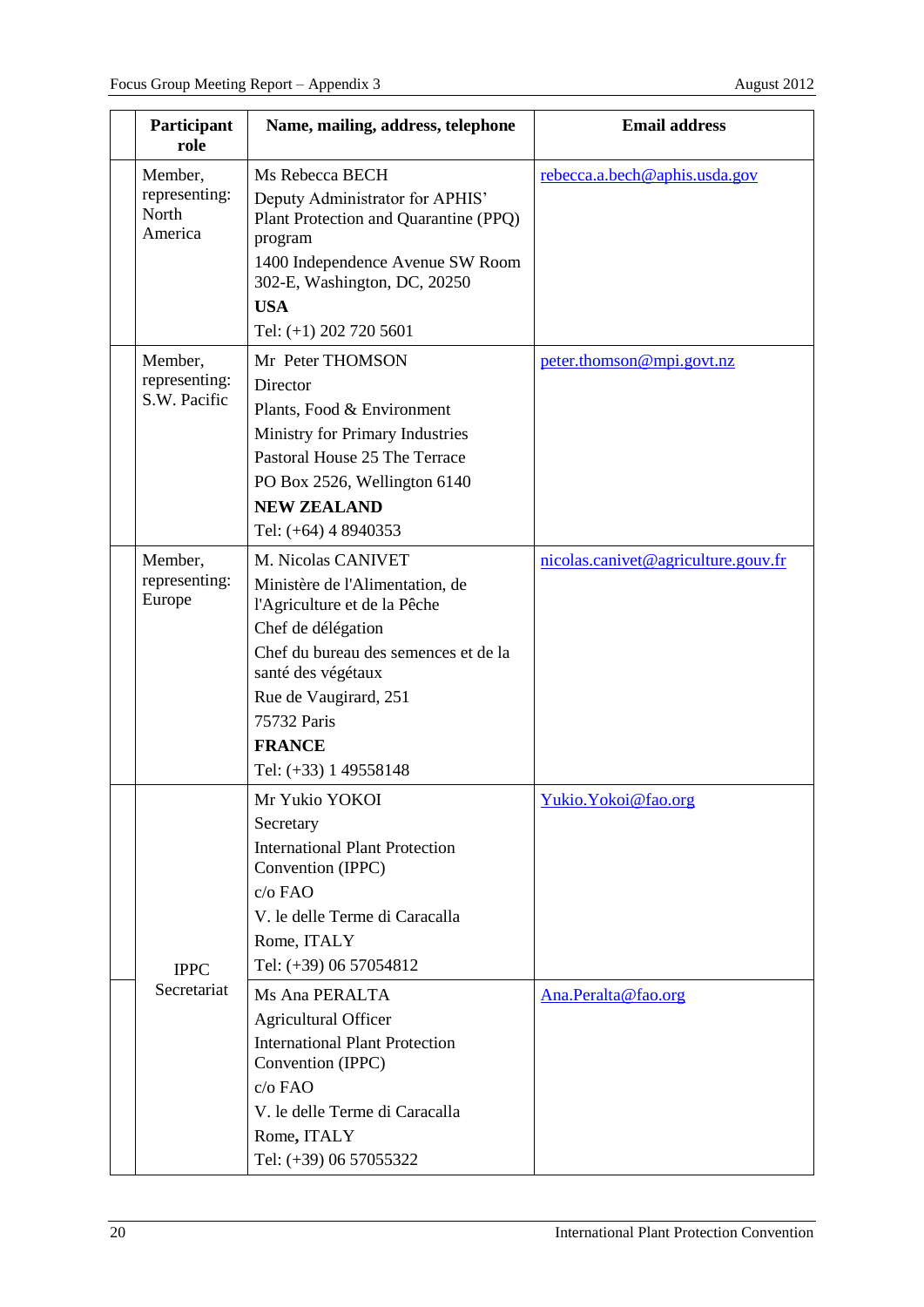| Participant<br>role        | Name, mailing, address, telephone                                                                                     | <b>Email address</b> |
|----------------------------|-----------------------------------------------------------------------------------------------------------------------|----------------------|
| <b>FAO</b><br>Legal Office | Ms Marta PARDO LEAL<br>Legal Officer<br>Food and Agriculture Organization<br>(FAO)<br>V. le delle Terme di Caracalla, | Marta.Pardo@fao.org  |
|                            | Rome, ITALY<br>Tel: (+39) 06 57053022                                                                                 |                      |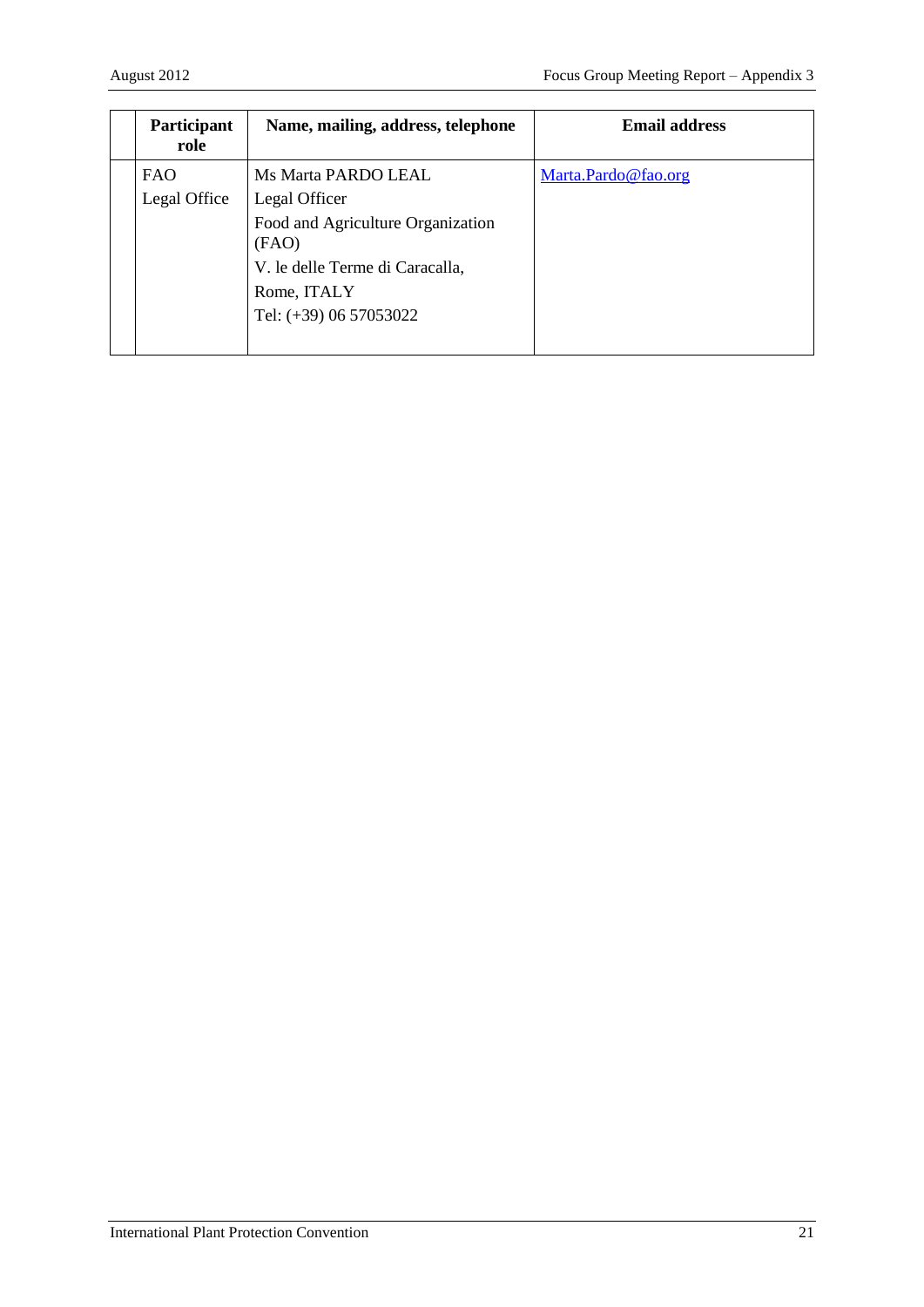<span id="page-21-0"></span>**Appendix 4 - ToR of the Focus Group**

# COMMISSION ON PHYTOSANITARY MEASURES

## **Seventh Session**

**Rome, 19 - 23 March 2012**

**Draft Terms of Reference - Working Group Responsible for Drafting Rules of Procedure for the nomination, selection and rotation of the CPM Chairperson and vice Chair-persons**

**Agenda item 5.1**

## **BACKGROUND AND PURPOSE**

1. At its  $7<sup>th</sup>$  session, the Commission on Phytosanitary Measures (CPM-7 (2012)) recognized that there are currently no written rules for the nomination, selection and rotation of the CPM Chairperson and vice-chairpersons.

2. The CPM agreed on the need for transparent and equitable written Rules of Procedure (RoP) in the future.

3. These RoP should take into account, to the extent possible, the following:

- Rights and obligations conferred by the International Plant Protection Convention (IPPC) on contracting parties in relation to facilitating delivery of Convention objectives;
- Rules of Procedure of the CPM and FAO General Rules of the Organization for electing officers in the Bureau;
- The relationship between the election of vice-chairpersons to the CPM Chair;
- Previous discussions, informational papers and draft rules developed by CPM members, and any other contributions;
- Practices of other organisations and similar bodies relevant to the IPPC and its governance arrangements.

## **PROCESS**

4. In light of the above, a working group will undertake information collection, and analysis relevant to the election of executive positions on relevant international bodies. The working group will meet in Rome if necessary and make a report to the SPTA in October 2012.

5. This report will be reviewed by the Bureau and FAO Legal Office prior to its submission to the SPTA.